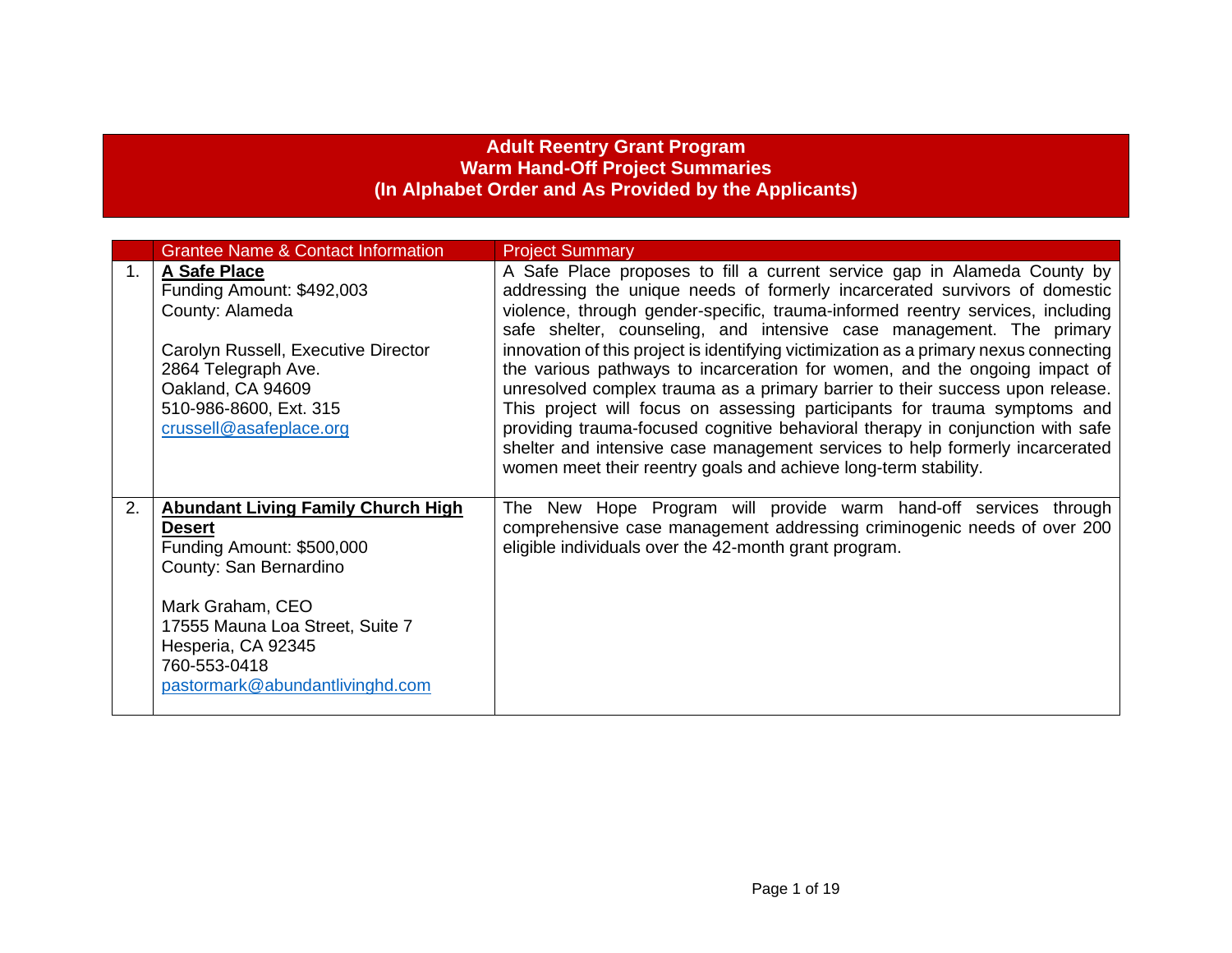| 3. | <b>After Innocence</b><br>Funding Amount: \$188,015<br>County: Alameda<br>Jon Eldan, Director<br>5230 Boyd Ave.<br>Oakland, CA 94618<br>415-307-3386<br>jon@after-innocence.org                                                                     | This Program is aimed at post-release assistance for California's exonerees -<br>people imprisoned for crimes they did not commit, who then had their convictions<br>because of their relatively low numbers and their unique status upon release,<br>exonerees tend to fall through the cracks and do not benefit from typical re-entry<br>resources. After Innocence is an Oakland-based non-profit created in 2015 to<br>provide phone-based post-release assistance to exonerees, focused primarily on<br>increasing their access to health care, social services and legal services. To date,<br>we have brought this help to more than 500 exonerees nationwide. This Program<br>will (1) increase the number of California exonerees we serve by direct outreach<br>to all of the exonerees we are not yet in touch with; (2) expand and maintain warm<br>hand-off case management assistance to ensure all of our California exoneree-<br>clients maximize their use of existing resources in their communities. |
|----|-----------------------------------------------------------------------------------------------------------------------------------------------------------------------------------------------------------------------------------------------------|--------------------------------------------------------------------------------------------------------------------------------------------------------------------------------------------------------------------------------------------------------------------------------------------------------------------------------------------------------------------------------------------------------------------------------------------------------------------------------------------------------------------------------------------------------------------------------------------------------------------------------------------------------------------------------------------------------------------------------------------------------------------------------------------------------------------------------------------------------------------------------------------------------------------------------------------------------------------------------------------------------------------------|
| 4. | <b>Allan Hancock College Foundation</b><br>Funding Amount: \$347,017<br>County: Santa Barbara<br>Rick Rantz, Dean, Academic Affairs<br>800 South College Dr., W-11<br>Santa Maria, CA 93454<br>805-922-6966, Ext. 5203<br>rrantz@hancockcollege.edu | The Beyond Barriers: Transitions to Life, College, and a Career program at Allan<br>Hancock College will utilize a collaborative and integrated approach to addressing<br>recidivism. It guides participants through evidence based behavioral change<br>interactions designed to revitalize self-esteem; elicit short and long-term goal<br>setting; foster social and economic independence; and cultivate a sense of<br>fulfillment. A unified and consorted effort by academia, industry, community-<br>based programs, the criminal justice system, and social services will work<br>together to codify this approach to reduce recidivism.                                                                                                                                                                                                                                                                                                                                                                         |
| 5. | <b>Anti-Recidivism Coalition</b><br>Funding Amount: \$499,626<br><b>County: Los Angeles</b><br>Blair James, Program Director<br>1320 E. 7 <sup>th</sup> Street, Ste. 260<br>Los Angeles, CA 90021<br>213-955-5885<br>bjames@antirecidivism.org      | The Anti-Recidivism Coalition (ARC) is a 501 (c)3 nonprofit organization working<br>to improve outcomes for formerly incarcerated people and in turn, strengthen<br>communities and increase public safety. ARC's reentry program will serve our<br>1,200+ formerly incarcerated members by providing wraparound supportive<br>services, including: individual case management, workforce development<br>programs, mental health services, support groups, peer network, mentoring,<br>transitional housing programs, life skills and financial literacy training, education<br>and employment support, and more. The purpose of these programs is to reduce<br>recidivism and create opportunities for formerly incarcerated people in our service<br>areas to reintegrate successfully back into their communities. Grant support from<br>the BSCC Adult Reentry Grant program will help sustain and augment our existing<br>warm hand-off reentry services.                                                           |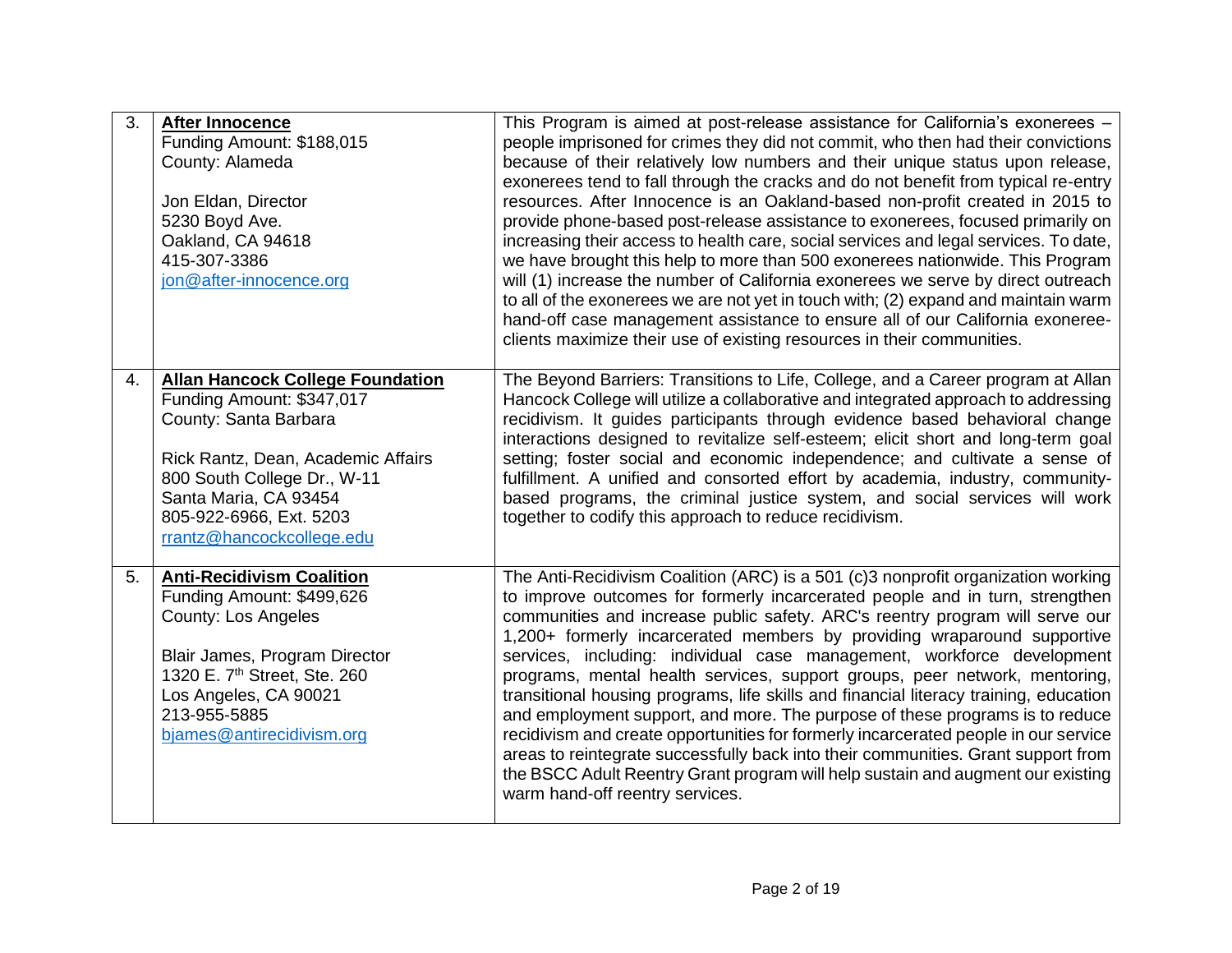| 6. | <b>Building Opportunities for Self-</b><br><b>Sufficiency (BOSS)</b><br>Funding Amount: \$500,000<br>County: Alameda<br>Donald Frazier, Executive Director<br>1918 University Ave. #2A<br>Berkeley, CA 947014<br>510-649-1930, Ext. 1012<br>dfrazier@self-sufficiency.org | BOSS is requesting funds to provide warm hand-off support services designed to<br>remove barriers to successful reentry for the target formerly incarcerated<br>individuals - the BOSS Hope Reentry Services Team (HRST). Services will be<br>centralized at the Hope Reentry Center in downtown Oakland, serving<br>participants from throughout the County (making community-wide service<br>referrals as needed). The program will be staffed by 90% individuals with lived<br>experience who will provide expert case management while serving as mentoring<br>and role models. Services will be employed using evidence-based methodologies<br>(Housing First, Trauma Informed Care, Cognitive Behavioral Therapy, Harm<br>Reduction, Peer Mentoring), with a focus on helping participants build skills,<br>address health/mental health/recovery needs, create positive social support<br>networks, and achieve stable Independent living for successful reentry.                                                                                                                                              |
|----|---------------------------------------------------------------------------------------------------------------------------------------------------------------------------------------------------------------------------------------------------------------------------|-----------------------------------------------------------------------------------------------------------------------------------------------------------------------------------------------------------------------------------------------------------------------------------------------------------------------------------------------------------------------------------------------------------------------------------------------------------------------------------------------------------------------------------------------------------------------------------------------------------------------------------------------------------------------------------------------------------------------------------------------------------------------------------------------------------------------------------------------------------------------------------------------------------------------------------------------------------------------------------------------------------------------------------------------------------------------------------------------------------------------|
| 7. | <b>Centro Community Hispanic</b><br><b>Association</b><br>Funding Amount: \$500,000<br><b>County: Los Angeles</b><br>Jessica Quintana, Executive Director<br>1633 Long Beach Blvd.<br>Long Beach, CA 90813<br>562-612-4162<br>jessica@centrocha.org                       | Centro CHA aims to increase our impact among the lives of 75 individuals state<br>released incarcerated women and men by closing the revolving door for one of<br>the highest subpopulation groups retuning back to their communities (young<br>adults ages 18-29). Expanding our service base area in the City of Long Beach<br>to include impacted neighborhoods of the Greater Harbor Area Gateway Cities.<br>And overall; help individuals avoid reoffending to increase their success in<br>reclaiming their lives and while improving the safety neighborhoods and<br>communities, Through the implementation of integrated reentry and employment<br>evidenced based strategies guided by Risk-Need-Responsivity (RNR) principles;<br>as an evidence-based intervention recommended by the U.S. Department of<br>Justice Bureau of Justice Assistance (BJA), with the objectives of reducing<br>recidivism, promote job readiness, employment retention and direct navigation<br>assistance to access wrap-around health and human services and supportive<br>services among participants enrolled in program. |
| 8. | <b>Community Solutions, Inc.</b><br>Funding Amount: \$490,575<br>County: Ventura<br>Sherry Albert, Chief Operating Officer<br>1775 S. McClelland Street<br>Santa Maria, CA 93454<br>860-683-7115                                                                          | Community Solutions, Incorporated (CSI) proposes to provide group and<br>individual cognitive-behavioral (CBT) services and group and individual<br>substance use disorder services (SUD) for individuals who have been formerly<br>sentenced to, and released from, state prison, primarily serving those on state<br>parole in Ventura County. CSI will hire a full-time Reentry Specialist to facilitate<br>the group/individual sessions, provide in-reach services, conduct intakes, prepare<br>monthly progress reports, make referrals to community providers based upon<br>participants' needs, and provide case management services.                                                                                                                                                                                                                                                                                                                                                                                                                                                                         |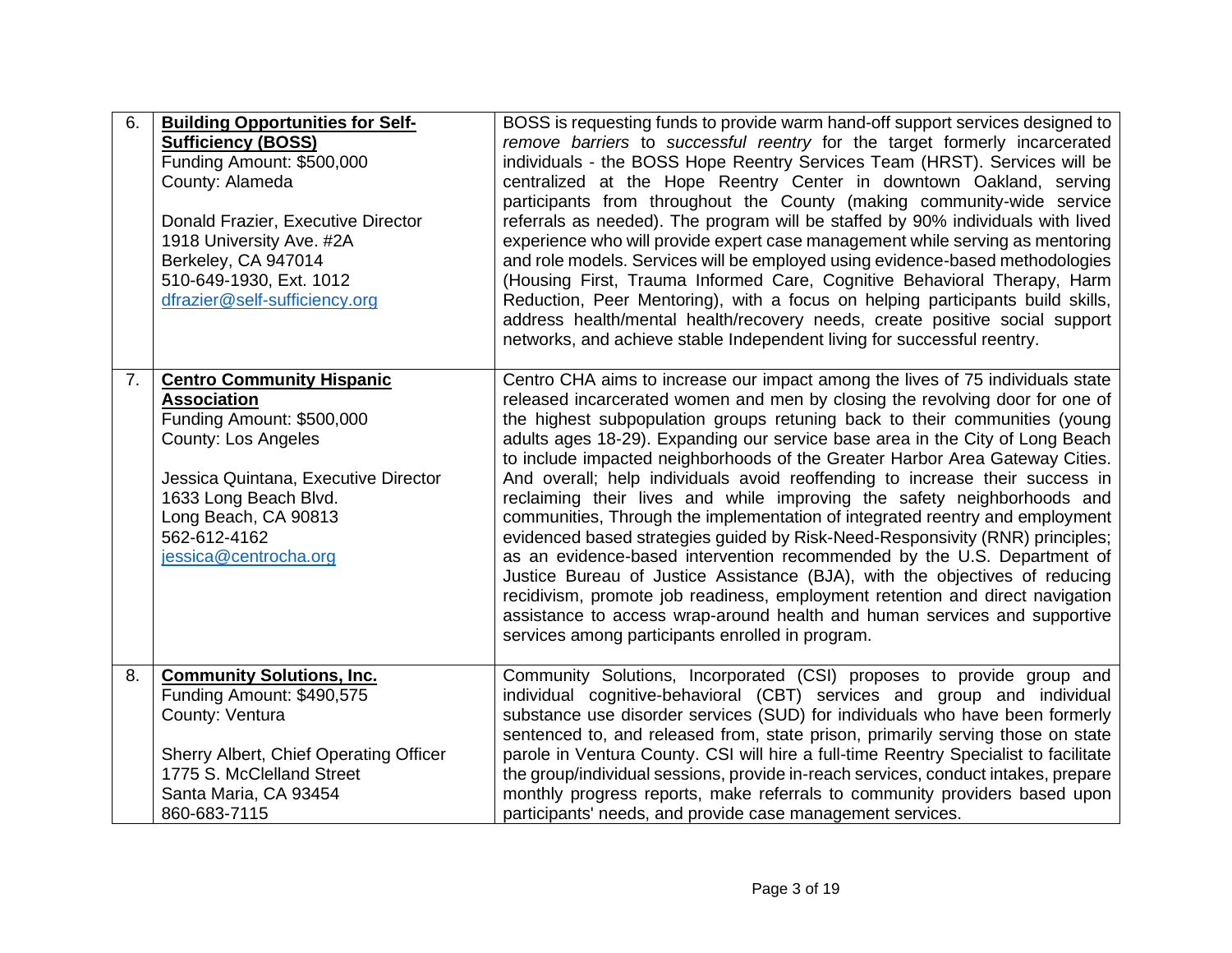|     | salbert@csimail.org                                                                                                                                                                                                                                                                | When providing evidence-based program models, it is imperative to ensure that<br>they are delivered with fidelity. CSI is a national leader in the provision of quality<br>assurance (QA), particularly in the criminal/juvenile justice fields and will employ<br>a variety of QA protocols to ensure fidelity, strengthen staff skills, and increase<br>the probability the EBP will have the desired impact with participants.                                                                                                                                                                                                                                                                                                                                                                                                                                              |
|-----|------------------------------------------------------------------------------------------------------------------------------------------------------------------------------------------------------------------------------------------------------------------------------------|--------------------------------------------------------------------------------------------------------------------------------------------------------------------------------------------------------------------------------------------------------------------------------------------------------------------------------------------------------------------------------------------------------------------------------------------------------------------------------------------------------------------------------------------------------------------------------------------------------------------------------------------------------------------------------------------------------------------------------------------------------------------------------------------------------------------------------------------------------------------------------|
| 9.  | <b>Community Works West</b><br>Funding Amount: \$500,000<br>County: Alameda<br>Kyle Magallanes Castillo, Deputy Director<br>110 Broadway<br>Oakland, CA 94607<br>510-268-8116<br>kmagcastillo@communityworkswest.org                                                               | The Alameda County Young Men's Reentry Program (ACYMRP) will utilize the<br>proven model of Warm Hand-Off Services to TAY (transitional-aged youth) males,<br>as they return to their Alameda County communities following incarceration in<br>California State prisons. The reentry program will serve young men ages 18-25<br>who are incarcerated, recently released, and/or mandated to programming,<br>utilizing culturally competent, gender-specific, and restorative practices. Program<br>participants will be provided with risk and needs assessments, individualized case<br>planning, case management, and other evidence-based programming. The goals<br>of the program are reduced recidivism, established sustainable independence<br>(housing, employment, education) and development of community and<br>interpersonal support for all program participants. |
| 10. | <b>Episcopal Community Services of San</b><br><b>Francisco</b><br>Funding Amount: \$478,000<br>County: San Francisco<br>Chris Callandrillo, Chief Operating Officer<br>165 8th Street, 3rd Floor<br>San Francisco, CA 94103<br>415-487-3300, Ext. 1202<br>ccallandrillo@ecs-sf.org | Episcopal Community Services of San Francisco (ECS), in partnership with the<br>San Francisco Adult Probation Department and various community partners, is<br>submitting a proposal to California BSCC to operate a warm hand-off program for<br>people leaving state prison who are on parole or being monitored by SFAPD<br>through Post-Release Community Supervision (PRCS). Over the 42-month grant<br>period, ECS will provide housing stabilization and housing focused case<br>management services to 35 justice-involved people receiving rapid rehousing<br>rental assistance through ECS's complementary BSCC adult reentry rapid<br>rehousing program. The partnership between ECS and SFAPD seeks to address<br>the link between homelessness and the criminal justice system by proactively<br>uniting two critical systems in San Francisco.                   |
| 11. | <b>Family Assistance Program</b><br>Funding Amount: \$500,000<br>County: San Bernardino<br>Kenneth Weekes, Chief Operating Officer<br>15075 7th Street                                                                                                                             | This project will expand and specialize case management service to serve a<br>greater number of women on probation/parole in San Bernardino County. The<br>project will be geared towards ensuring that former female prisoners reenter<br>society successfully, gain employment, and if possible, reunifying with family.<br>Family Assistance Program proposes to have 2 full-time case managers who will<br>dedicate 100% of their time to this project, and an evaluation coordinator who will                                                                                                                                                                                                                                                                                                                                                                             |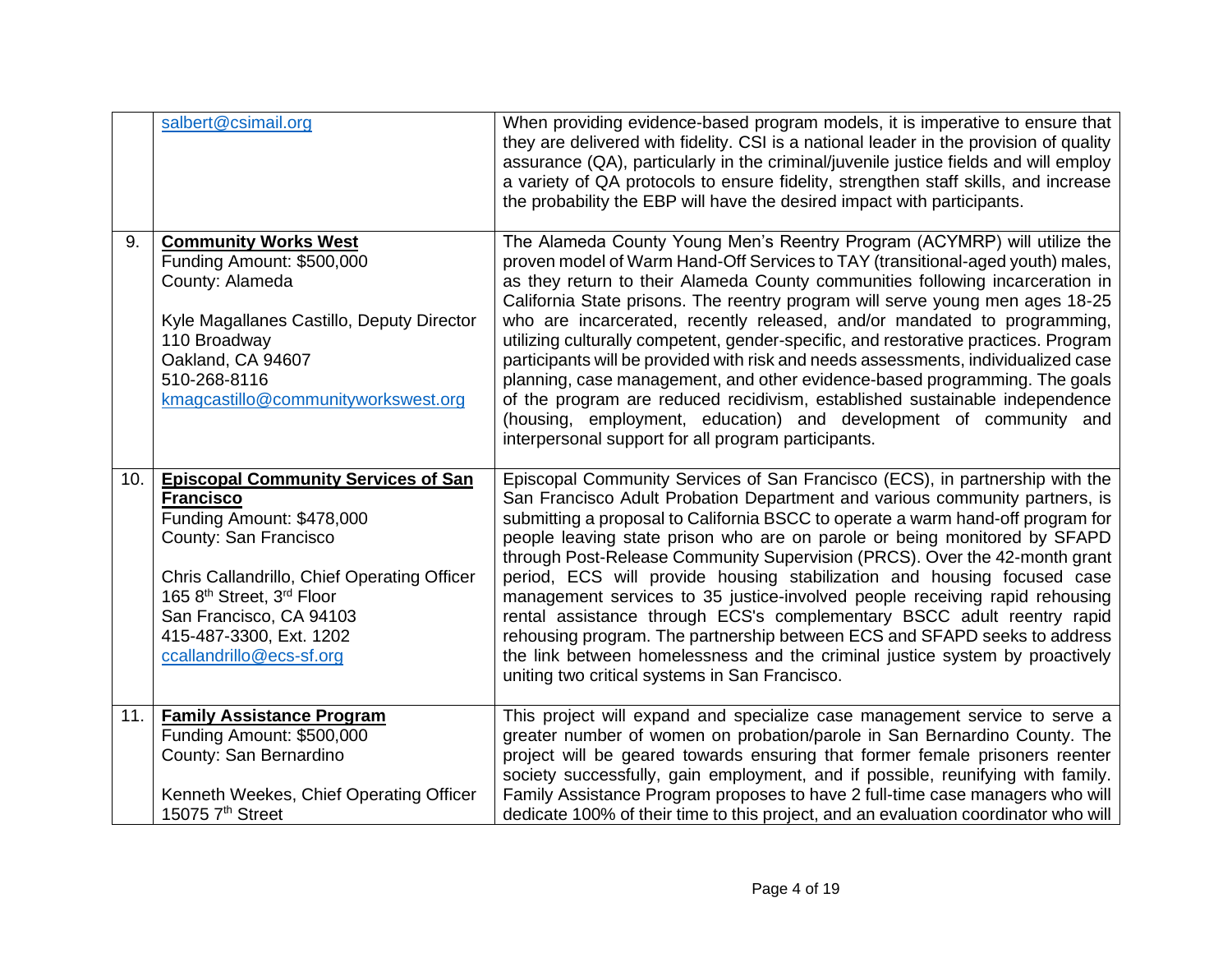|     | Victorville, CA 92395<br>760-843-0701<br>ken@familyassist.org                                                                                                                                                                                              | spend 25% of their time. The case manager will have a strong reach-in service<br>element and work with participants incarcerated with a release date of 30 days of<br>less. This process will establish a release plan and ensure that clients experience<br>smooth transitions from jail/prison to family or a housing facility operated by<br>Family Assistance Program. Clients will continue to receive case management,<br>service coordination, and system navigation until they have achieved their self-<br>defined goals.                                                                                                       |
|-----|------------------------------------------------------------------------------------------------------------------------------------------------------------------------------------------------------------------------------------------------------------|------------------------------------------------------------------------------------------------------------------------------------------------------------------------------------------------------------------------------------------------------------------------------------------------------------------------------------------------------------------------------------------------------------------------------------------------------------------------------------------------------------------------------------------------------------------------------------------------------------------------------------------|
| 12. | <b>Fathers and Families of San Joaquin</b><br>Funding Amount: \$499,990<br>County: San Joaquin<br>Kristin Cesario, Project Director<br>338 E. Market Street<br>Stockton, CA 95202<br>209-941-0701<br>kcesario@ffsj.org                                     | Project FISTUP provides support to those formerly incarcerated in state prison.<br>The program entails reducing recidivism rates through wrap around case<br>management, linkages to various supportive resources, mentorship with a "been<br>there done that" model and aspects of trauma recovery and empowerment.                                                                                                                                                                                                                                                                                                                     |
| 13. | <b>Five Keys Schools and Programs</b><br>Funding Amount: \$257,400<br>County: San Francisco<br>Dorick Scarpelli, Senior Director of<br>Programs and Partnerships<br>70 Oak Grove Street<br>San Francisco, CA 94107<br>415-547-9275<br>doricks@fivekeys.org | Five Keys Schools and Programs will provide case management and housing<br>navigation services at the California Institute for Women and the Central<br>California Women's Facility. Services are targeted at mature survivors of intimate<br>partner violence, who are reentering the community after a sentence of 10 to 40<br>years, with an emphasis on women released under new legislation which allowed<br>them to be paroled: AB 593, and AB 1593. As they transition into permanent<br>housing, survivors will receive case management and housing navigation<br>assistance in a program that is responsive their unique needs. |
| 14. | <b>Flintridge Center</b><br>Funding Amount: \$495,974<br><b>County: Los Angeles</b><br>Daniel Torres, Co-Executive Director<br>236 West Mountain Street, Suite 106<br>Pasadena, CA 91103                                                                   | Flintridge Center proposes to serve one hundred individuals returning to the<br>community from state prisons. Systemic barriers and lack of opportunity make it<br>difficult for formerly incarcerated adults to avoid re-incarceration. Flintridge will<br>break down these barriers and create opportunities for formerly incarcerated<br>individuals in Los Angeles, with a geographic focus on Northwest Pasadena and<br>West Altadena. Flintridge will address trauma and employment through the<br>Apprenticeship Preparation Program, a comprehensive workforce development                                                       |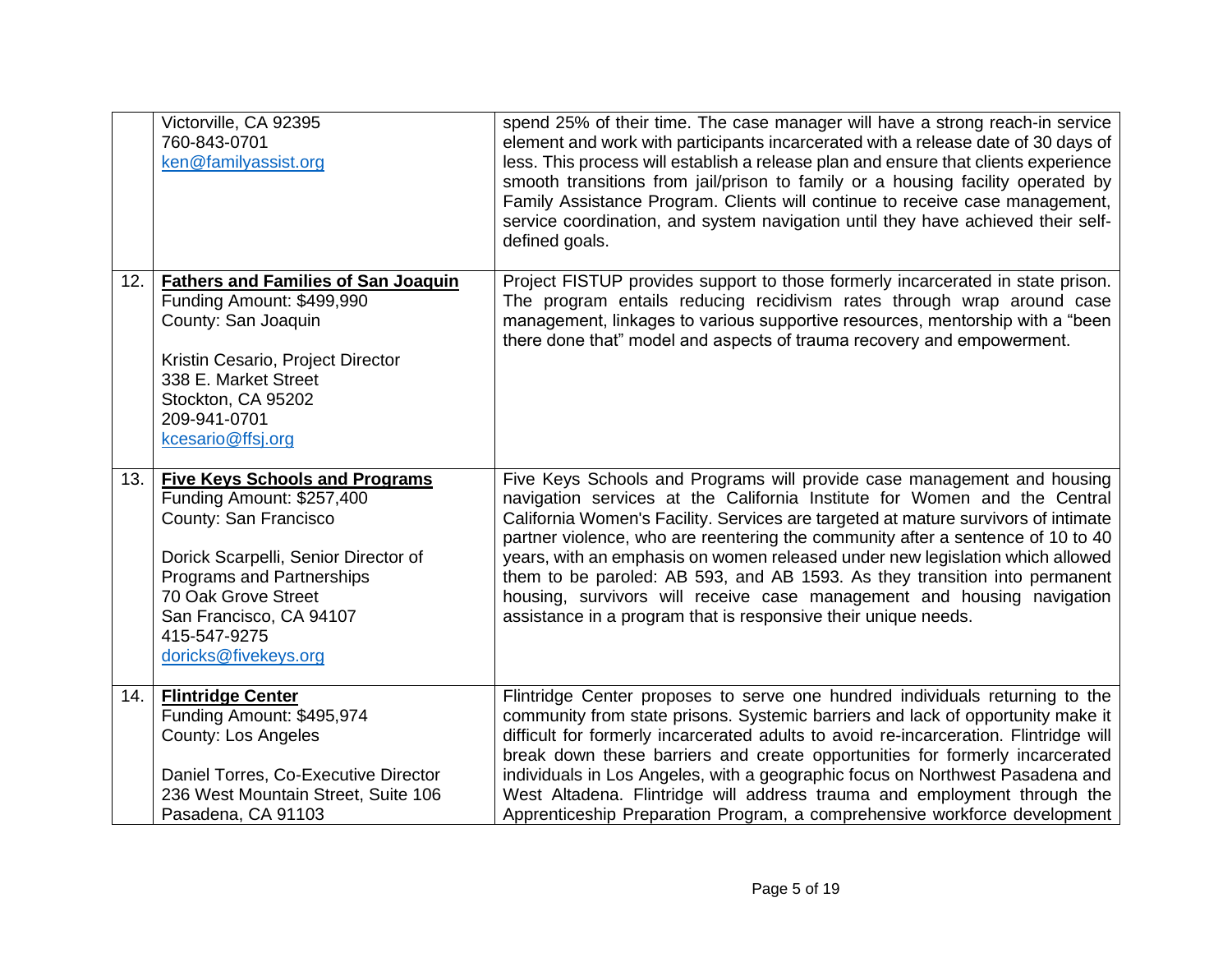|     | 626-449-0839, Ext. 109<br>daniel@flintridge.org                                                                                                                                                                                              | program that prepares individuals for careers in union construction trades. The<br>program will reduce recidivism, increase employment outcomes and strengthen<br>partnerships between Flintridge center and agencies associated with individuals<br>returning to the community from state prisons.                                                                                                                                                                                                                                                                                                                                                                                                                                                                                                                                                                                                                                                                                                                                                               |
|-----|----------------------------------------------------------------------------------------------------------------------------------------------------------------------------------------------------------------------------------------------|-------------------------------------------------------------------------------------------------------------------------------------------------------------------------------------------------------------------------------------------------------------------------------------------------------------------------------------------------------------------------------------------------------------------------------------------------------------------------------------------------------------------------------------------------------------------------------------------------------------------------------------------------------------------------------------------------------------------------------------------------------------------------------------------------------------------------------------------------------------------------------------------------------------------------------------------------------------------------------------------------------------------------------------------------------------------|
| 15. | <b>Fresno Pacific University</b><br>Funding Amount: \$499,994<br>County: Fresno<br>Sheri Wiedenhoefer, Director<br>1717 S Chestnut<br>Fresno, CA 93702<br>559-453-3440<br>sheri.wied@fresno.edu                                              | Circles of Support and Accountability, COSA Fresno is an evidence-based<br>approach increasing the capacity for successful reintegration for adult offenders<br>of major crimes who have served their sentence and are reentering into Fresno<br>from state prisons and hospitals surrounding the Central Valley. COSA Fresno<br>provides "seamless transition" or Warm Hand-off Reentry Services through<br>restorative justice program partners and staff inside prisons (VSP, SATF, Avenal<br>and CSH), along with city, state and federal supervision in the community. COSA<br>does this through an inner circle of trained volunteer community members that<br>meet weekly with the "core member" {COSA client) alongside an outer circle of<br>support and accountability that includes supervision, treatment providers, AA<br>sponsors, housing and job managers, etc. COSA provides case management<br>services, tracking outcomes through a dashboard and database or program<br>effectiveness and ongoing improvement.                                |
| 16. | <b>Friends Outside in Los Angeles</b><br>Funding Amount: \$500,000<br><b>County: Los Angeles</b><br>Mary Weaver, Executive Director<br>261 E. Colorado Blvd., Ste. 217<br>Pasadena, CA 91101<br>626-795-7653<br>mweaver@friendsoutsidela.org | W-H-O will be led by FOLA and will include partnerships with the Inglewood One-<br>Stop, an America's Job Center of California (AJCC), New Opportunities, a charter<br>school, Special Service for Groups, a housing provider, and the Alameda Parole<br>Office. W-H-O will serve 375 recently released parolees on-site at the Parole<br>Office where they will be assessed, have their basic needs met, and get a warm<br>hand-off to community service sites in Inglewood and East Los Angeles from<br>which FOLA's peer Case Manager will provide services. Services will address the<br>immediate needs of clients through direct services and linkages for an average<br>period of 90 days, with 60 days of follow-up to help them become stabilized.<br>Goals: 1) Increase parolee's knowledge of resources; 2) Reduce barriers to<br>reentry; and 3) Increase-sufficiency. Evidence-based practices will include<br>addressing clients' needs very shortly after release, trauma-informed care, cross-<br>system partnership, and motivational practices. |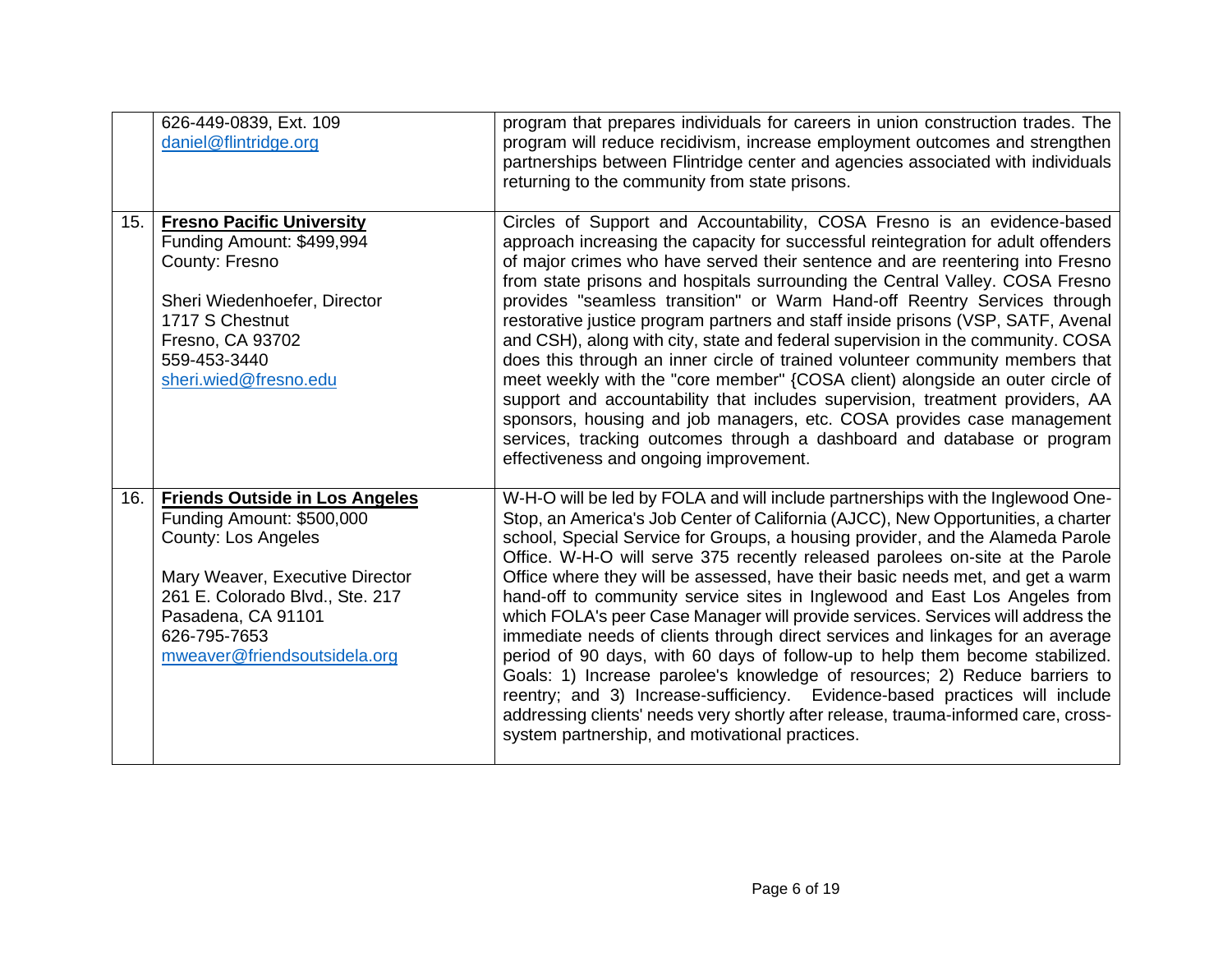| 17. | <b>Goodwill of Silicon Valley</b><br>Funding Amount: \$498,062<br>County: Santa Clara<br><b>Trish Dorsey, Vice President</b><br>1080 N. 7 <sup>th</sup> Street<br>San Jose, CA 95112<br>408-869-9230<br>trishd@goodwillsv.org                | This project will meet target population and community needs for service<br>defragmentation and improved reentry services coordination and access. The<br>program will incorporate evidence-based and best practices to deliver integrated<br>systems navigation, case management, emergency supportive services, and<br>employment services.                                                                                                                                                                                                                                                                                                                                                                                                                                                                                                                                                                                           |
|-----|----------------------------------------------------------------------------------------------------------------------------------------------------------------------------------------------------------------------------------------------|-----------------------------------------------------------------------------------------------------------------------------------------------------------------------------------------------------------------------------------------------------------------------------------------------------------------------------------------------------------------------------------------------------------------------------------------------------------------------------------------------------------------------------------------------------------------------------------------------------------------------------------------------------------------------------------------------------------------------------------------------------------------------------------------------------------------------------------------------------------------------------------------------------------------------------------------|
| 18. | <b>Inland Empire United Way</b><br>Funding Amount: \$499,941<br>County: San Bernardino<br>Jeannette Sepulveda, 211 Operations<br>Manager<br>9644 Hermosa Ave.<br>Rancho Cucamonga, CA 91730<br>909-980-2857, Ext. 247<br>jsepulveda@ieuw.org | Inland Empire United Way, through its 211 San Bernardino County program, and<br>in partnership with Rebound CDC, propose to formalize their relationship into a<br>sophisticated, comprehensive system of care for highly vulnerable previously<br>incarcerated (in state correctional facilities) individuals. The pair of 211 Peer<br>Reentry staff, supported by 20 additional 211 staff members including veterans,<br>CFS, employment navigators, the 24/7 call center with a 3-digit phone number,<br>and Coordinated Entry System team, will combine assets with Rebound, a 5-man<br>Peer based reentry entity providing an array of essential support services in order<br>to focus on stabilizing 150 vulnerable clients through housing with less than 20%<br>recidivism. Both agencies have proven reentry experience. This project brings<br>them together in a formal partnership with outcomes neither can achieve alone. |
| 19. | <b>Insight Garden Program</b><br>Funding Amount: \$376,875<br>County: Alameda<br>Amanda Berger, Program Director<br>2081 Center Street<br>Berkeley, CA 94704<br>510-599-8188<br>amanda@insightgardenprogram.org                              | Building on Insight Garden Program's (IGP) 17 years working in CA prisons and<br>10 years with people in reentry, we will pilot the Warm Hand-Off Reentry Services<br>Program (WHRSP) with people in four prisons and returning to 14 CA counties.<br>During the 3.5-year duration of this grant, WHRSP will reach 1400 people in<br>prison through reach-in services, 70 through immediate gate and 24-hour warm<br>hand-off rapid response services, and 175 through long-term warm hand-off<br>services. This initiative will significantly reduce recidivism and improve housing,<br>employment, financial, health, and legal outcomes for people while incarcerated,<br>upon release, and as they reenter CA communities.                                                                                                                                                                                                          |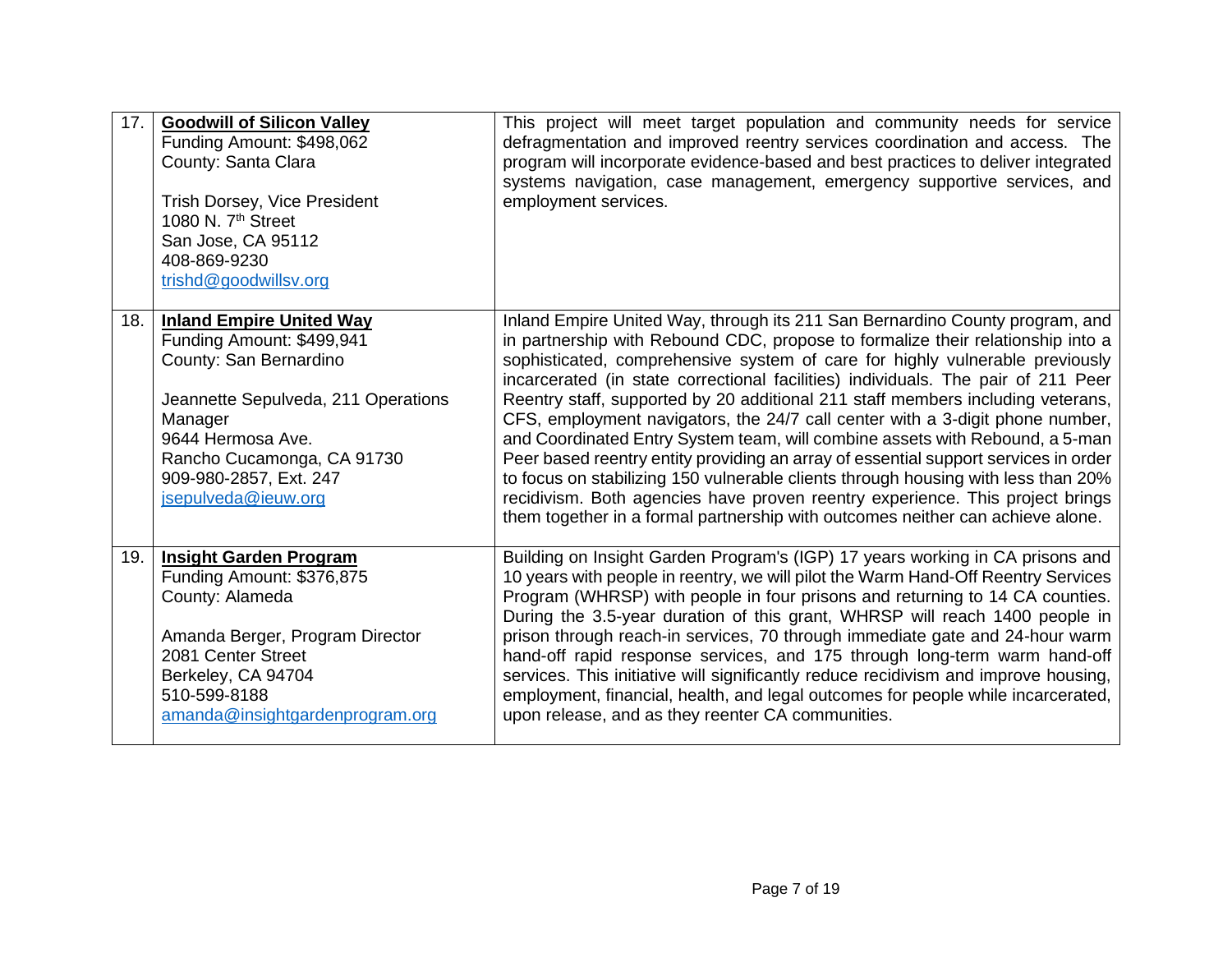| 20. | <b>JVS SoCal</b><br>Funding Amount: \$500,000<br><b>County: Los Angeles</b><br>Josefina Santiago, Director of Workforce<br>Development<br>6505 Wilshire Blvd., Suite 200<br>Los Angeles, CA 90048<br>310-309-6000, Ext. 236<br>jsantiago@jvs-socal.org                | Working in partnership with Defy Ventures, JVS SoCal will provide workforce<br>development opportunities to 25 members of the reentry population annually, in<br>the Los Angeles area. JVS SoCal will receive referrals from Defy Ventures of<br>individuals preparing to release and those recently-released, and work with other<br>strategic partners to provide holistic reentry/ workforce reintegration services to<br>this community. JVS SoCal will refer individuals to other service partners as<br>necessary for supportive services outside of JVS SoCal's scope. From the West<br>Los Angeles America's Job Center of California (AJCC), operated by JVS SoCal,<br>reentry individuals will have the opportunity to participate in skills assessments,<br>workshops on resume development, interview skills and networking, job training |
|-----|-----------------------------------------------------------------------------------------------------------------------------------------------------------------------------------------------------------------------------------------------------------------------|-------------------------------------------------------------------------------------------------------------------------------------------------------------------------------------------------------------------------------------------------------------------------------------------------------------------------------------------------------------------------------------------------------------------------------------------------------------------------------------------------------------------------------------------------------------------------------------------------------------------------------------------------------------------------------------------------------------------------------------------------------------------------------------------------------------------------------------------------------|
|     |                                                                                                                                                                                                                                                                       | programs for eligible clients in high-growth industries, free access to computers<br>with internet, printer, copier, fax and phones, job placement assistance, and a Job<br>Search Support Group, all at no cost to the participant.                                                                                                                                                                                                                                                                                                                                                                                                                                                                                                                                                                                                                  |
| 21. | <b>Kern County Hispanic Commissions on</b><br><b>Alcohol and Drug Abuse Services</b><br>Funding Amount: \$500,000<br>County: Kern<br>Olga Acevedo, Interim Executive Director<br>1304 L Street<br>Bakersfield, CA 93301<br>661-606-9601<br>oacevedo@abuseservices.org | This project will serve 270 formerly and current released individuals from state<br>prison requiring Warm Hand-Off Services meeting the intend of Senate Bills 840<br>and 1380 for combating homelessness. The proposal will utilize a Housing First<br>Model for housing advocacy and navigation, and evidence based intensive case<br>management and Participant assessment to ensure the greatest Participant<br>positive outcomes for obtaining stable housing, reduced criminal recidivism,<br>sobriety, and other issues facing these community reentry individuals.                                                                                                                                                                                                                                                                            |
| 22. | La Clinica de La Raza, Inc.<br>Funding Amount: \$500,000<br>County: Alameda<br>Maria Reyes, Community Health<br><b>Education Manager</b><br>1601 Fruitvale Avenue<br>Oakland, CA 94601<br>925-431-7106<br>mreyes@laclinica.org                                        | Through the Transitions Clinic Project, La Clinica de La Raza, Inc. (La Clinica)<br>will address the health and psychosocial needs of the state prison reentry<br>population living in Vallejo and nearby cities. Through direct services, Transitions<br>Clinic will provide primary care, mental health, and navigation services as well as<br>coordinated support services for health and social service needs. Through warm<br>hand-offs to referral partners, Transitions Clinic will connect clients with food,<br>employment, and housing services. The Transitions Clinic will serve 150 clients<br>over a 2.5 year project period and the staff will include a Community Health<br>Worker, Mental Health Clinician, and a Primary Care Provider.                                                                                             |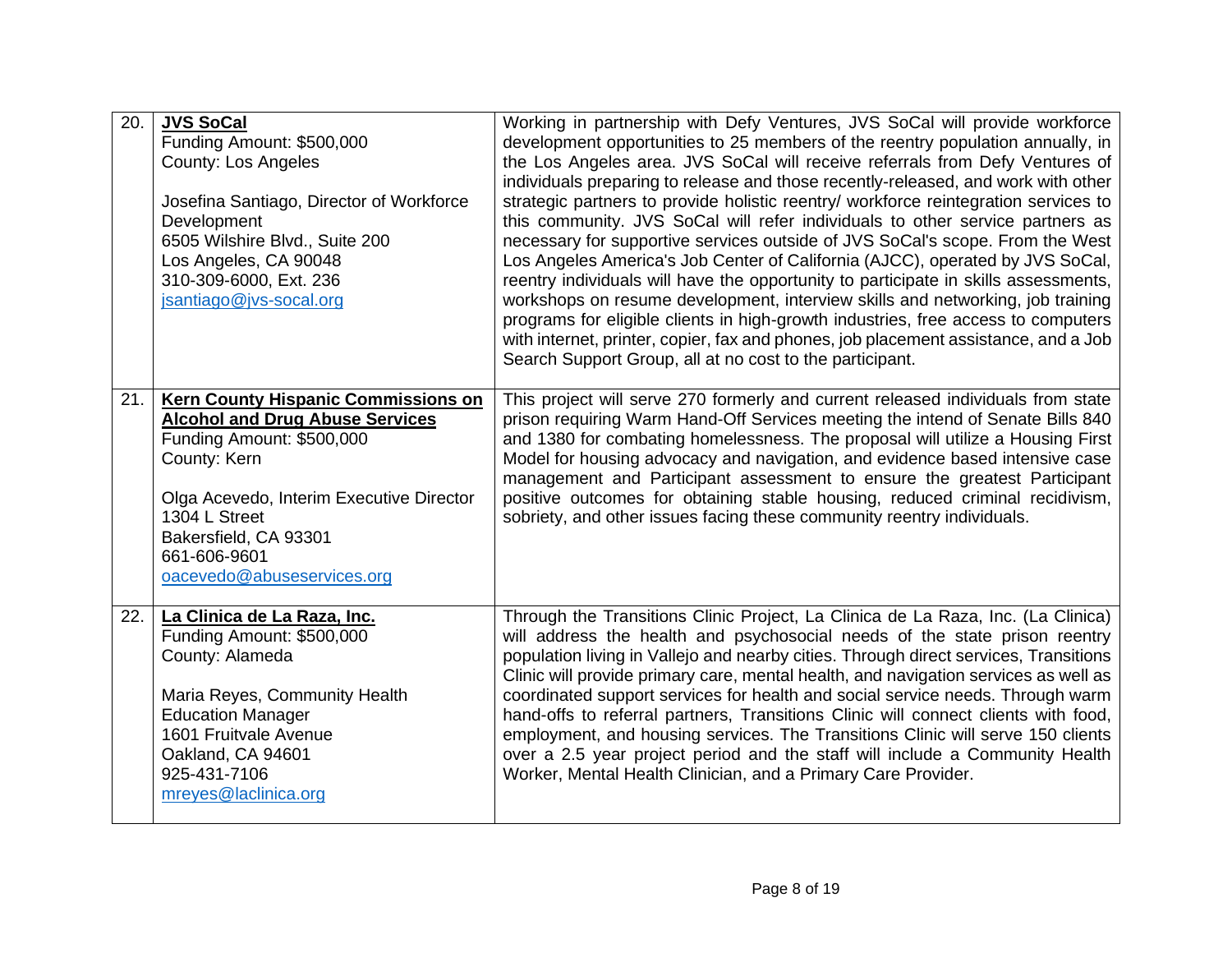| 23. | <b>Life Community Development</b><br>Funding Amount: \$484,030<br>County: San Bernardino<br>Lois N. Perkins, CEO<br>15815 Horizon Way<br>Adelanto, CA 92301<br>501-408-0477<br>lperkins@lifecommunitydevelopment.org                               | Providing services to the target population who have been formerly sentenced to<br>and released from state prison. Which includes people leaving state prison that<br>are on parole or those monitored by the probation departments of each county<br>through Post-release community Supervision (PRCS).                                                                                                                                                                                                                                                                                                                                                                        |
|-----|----------------------------------------------------------------------------------------------------------------------------------------------------------------------------------------------------------------------------------------------------|---------------------------------------------------------------------------------------------------------------------------------------------------------------------------------------------------------------------------------------------------------------------------------------------------------------------------------------------------------------------------------------------------------------------------------------------------------------------------------------------------------------------------------------------------------------------------------------------------------------------------------------------------------------------------------|
| 24. | <b>LifeMoves</b><br>Funding Amount: \$500,000<br>County: San Mateo<br>Brian Greenberg, Vice President<br><b>181 Constitution Drive</b><br>Menlo Park, CA 94025<br>650-685-5880<br>bgreenberg@lifemoves.org                                         | LifeMoves is the largest and most innovative non-profit organization committed to<br>ending the cycle of homelessness for families and individuals in San Mateo and<br>Santa Clara Counties. As a financially-stable and results-driven organization, our<br>mission is to provide interim housing and supportive services for homeless<br>families and individuals to rapidly return to stable housing and achieve long-term<br>self-sufficiency. LifeMoves operates ten shelters and seven other facilities that,<br>on any given night, feed, clothe, and house about 700 people, one-half of whom<br>are minor children.                                                    |
|     |                                                                                                                                                                                                                                                    | Formerly incarcerated individuals experience homelessness at rates 10 times<br>higher than the general population; they also often face significant difficulties in<br>maintaining stable housing. Under the proposed Adult Reentry Warm Hand-Off<br>Services Program, LifeMoves will provide case management services to<br>individuals formerly incarcerated in State Prison so that they are and remain<br>connected to the supports and services they need to maintain stable housing and<br>self-sufficiency.                                                                                                                                                              |
| 25. | <b>LightHouse Social Service Centers</b><br>Funding Amount: \$500,000<br>County: San Bernardino/Riverside<br>Karyn Young-Lowe, Chief Executive<br>Officer<br>1003 E. Cooley Drive, Suite #205<br><b>Colton, CA 92324</b><br>951-571-3533, Ext. 806 | LightHouse Social Service Centers (LHSSC) is proposing to provide Reentry<br>Warm-Hand-Off services to 100 individuals formerly incarcerated in state prison,<br>who are homeless or at significant risk of becoming homeless in Riverside County<br>and 100 individuals formerly incarcerated in state prison, who are homeless or at<br>significant risk of becoming homeless in San Bernardino County during the 42-<br>month grant term. The proposed program will focus on persons released within<br>the last year and will target individuals under the supervision of parole or post<br>release community supervision (PRCS). It is anticipated that services will last |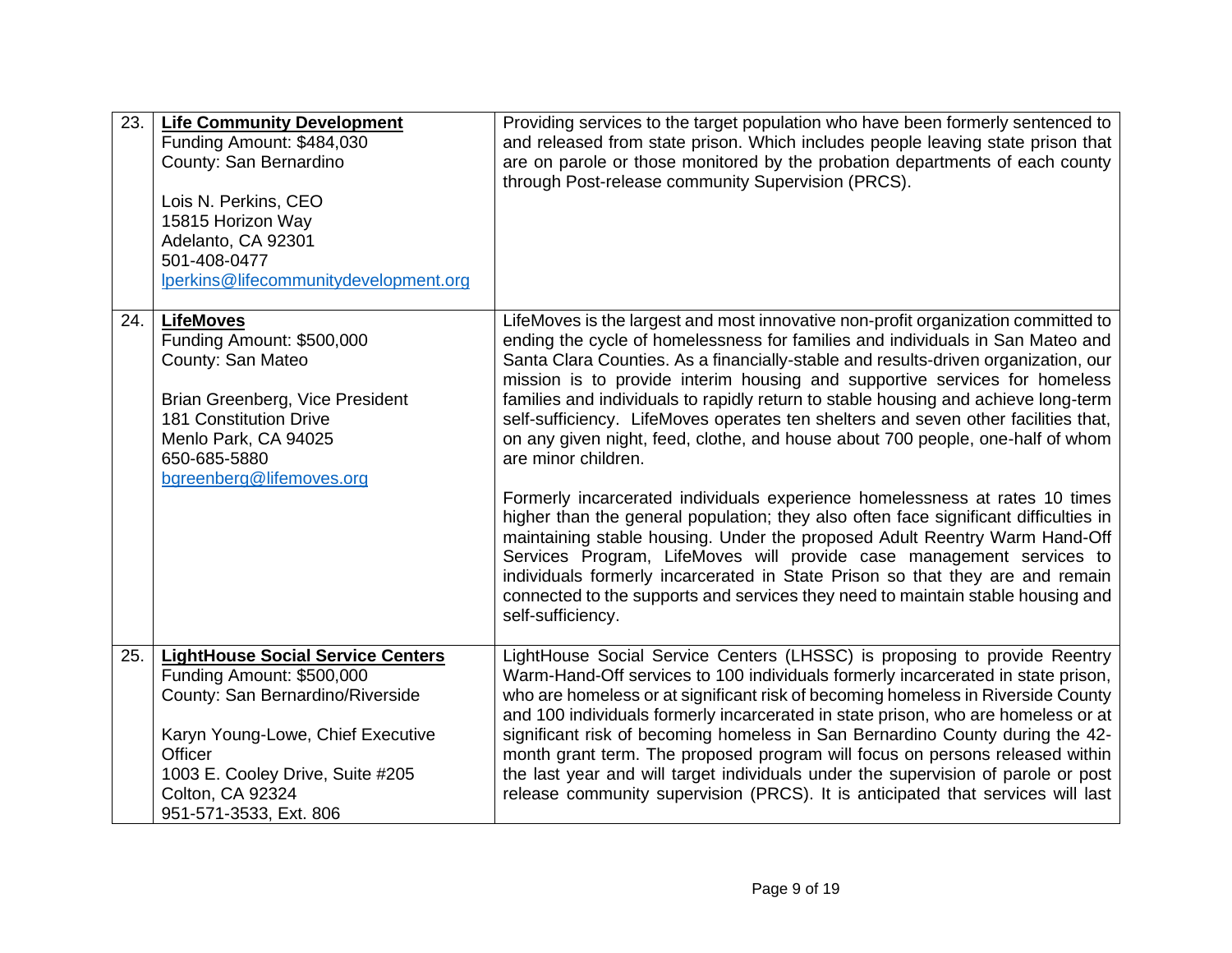|     | karynyl@lighhouse-ssc.org                                                                                                                                                                                                                          | approximately six (6) months, however some participants may need additional<br>time to secure employment and stable permanent housing.                                                                                                                                                                                                                                                                                                                                                                                                                                                                                                                                                                                                                                                                                                                    |
|-----|----------------------------------------------------------------------------------------------------------------------------------------------------------------------------------------------------------------------------------------------------|-----------------------------------------------------------------------------------------------------------------------------------------------------------------------------------------------------------------------------------------------------------------------------------------------------------------------------------------------------------------------------------------------------------------------------------------------------------------------------------------------------------------------------------------------------------------------------------------------------------------------------------------------------------------------------------------------------------------------------------------------------------------------------------------------------------------------------------------------------------|
| 26. | <b>ManifestWorks</b><br>Funding Amount: \$147,017<br><b>County: Los Angeles</b><br>Amy Amsterdam, Operations Director<br>1660 Stanford Street<br>Santa Monica, CA 90404<br>310-804-0658<br>amy@manifestworks.org                                   | ManifestWorks is an immersive workforce development and job placement<br>organization; we turn real-work experience into learning opportunities for those<br>impacted by incarceration, foster care and homelessness. Our vision is one of<br>transformation. Harnessing our ties in film, television and new media production,<br>partners in Hollywood join us to teach networking, effective communication,<br>leadership, accountability, and the basics of production, enough to help<br>participants excel at their first job - and start preparing for their second. The<br>hands-on practical focus sparks enthusiasm and engagement, and leads - over<br>the history of the organization to a more than five fold increase in wages, 93<br>percent decrease in reliance on social services and close to 100 percent<br>employment for graduates. |
| 27. | <b>Men of Valor Academy</b><br>Funding Amount: \$498,053<br>County: Alameda<br>Joseph Cotton, Executive Director<br>6118 International Blvd.<br>Oakland, CA 94621<br>510-567-1308<br>jcotton@movacademy.org                                        | Men of Valor Academy (MOVA) will expand the capacity of its Academy to serve<br>an additional 300 men who have been formerly sentenced to and released from<br>state prison. This includes people leaving state prison that are on parole or those<br>monitored by the county probation departments through Post-Release<br>Community Supervision (PRCS). The goal of the MOVA Warm Hand-Off Reentry<br>Services Program is to deliver innovative and therapeutic supports focusing on<br>health, housing, and improving access to family sustaining employment for<br>clients. Warm handoffs by staff that share a lived experience of incarceration<br>helps MOVA to maximize service coordination and create real accessibility to<br>critical resources for clients.                                                                                  |
| 28. | <b>Mercy House Living Centers</b><br>Funding Amount: \$500,000<br>County: Orange<br>Elizabeth Andrade, Chief Operations<br><b>Director</b><br>807 N. Garfield Street<br>Santa Ana, CA 92702<br>714-836-7188, Ext. 132<br>elizabetha@mercyhouse.net | The Bridge to Reentry program aims to serve 140 formerly incarcerated,<br>homeless individuals during the 42-month contract period. By providing<br>emergency shelter, housing navigation and employment support the program<br>aims to reduce the rate of recidivism for both homelessness and jail/prison by<br>program participants.                                                                                                                                                                                                                                                                                                                                                                                                                                                                                                                   |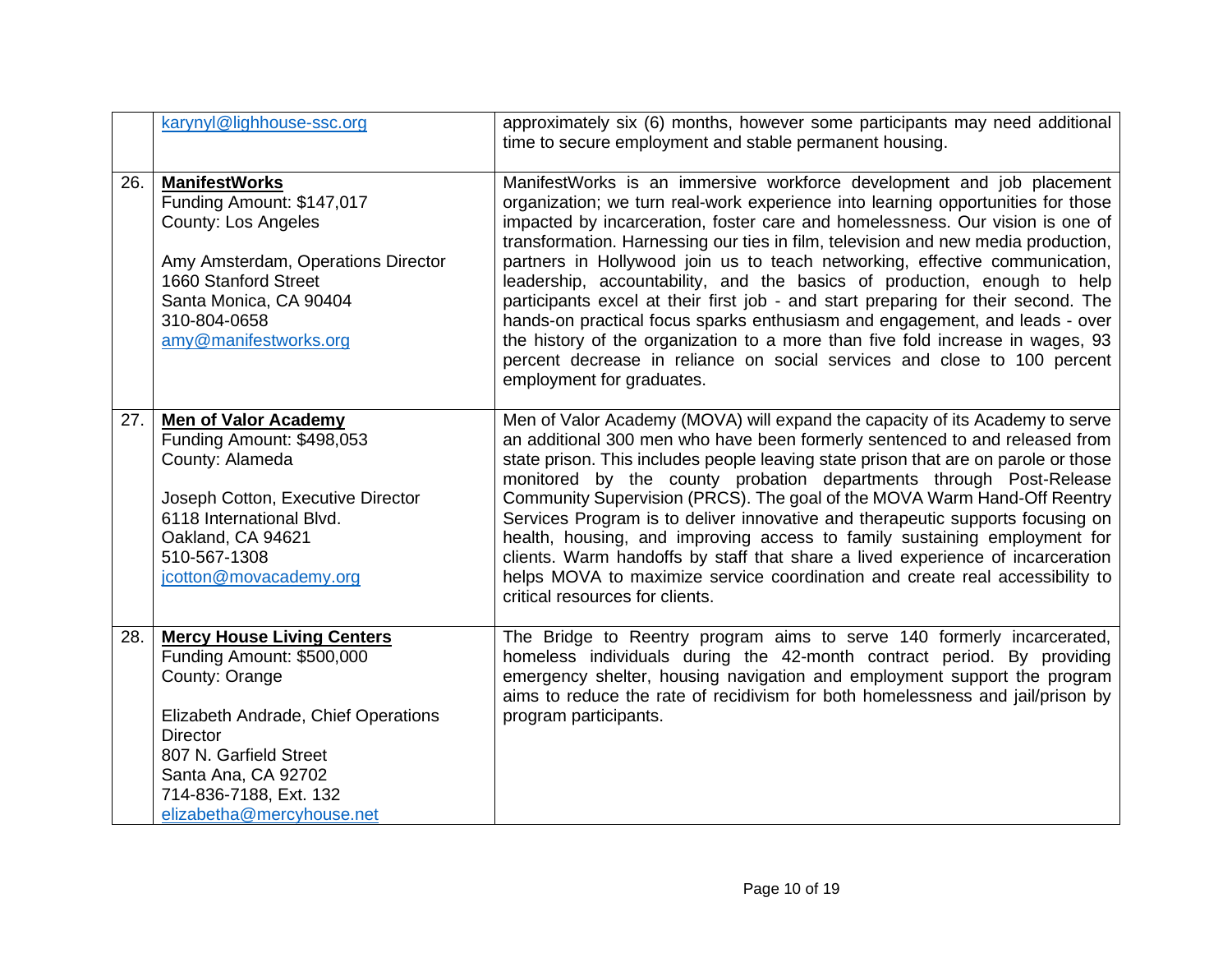| 29. | <b>No More Tears</b><br>Funding Amount: \$500,000<br>County: Alameda<br>Merrill Mick Gardner, Executive Director<br>1 Main Street<br>San Quentin, CA 94949<br>510-258-6450<br>m.mick.gardner@gmail.com                                          | No More Tears is prison-based a program that encourages men inside to<br>challenge their thinking and perspective and commit to living productive lives of<br>non-violence. The purpose is to reduce violence in our communities. The Program<br>is comprised of three core components - two "inside" and one "outside:" 1) the<br>"Response to Violence" 12-week Curriculum (pre-release); 2) Restorative Justice<br>Healing Circle - monthly (pre-release); and 3) Facilitating Warm Hand-Offs to<br>Community-Based Reentry Services (upon release and through reentry).<br>Together, these three components seek to achieve the following goals: 1) Provide<br>data-driven, restorative resources through networking with community-based<br>reentry providers. 2) provide a vehicle for formerly incarcerated persons to serve<br>their communities as crime and violence prevention advocates. 3) Transform<br>participating men, allow them to feel supported and accountable through peer<br>mentorship. 4) Offer tangible and effective support to men maneuvering the<br>difficult transition and reentry process from prison-to-community resulting in<br>reduced recidivism rates. |
|-----|-------------------------------------------------------------------------------------------------------------------------------------------------------------------------------------------------------------------------------------------------|------------------------------------------------------------------------------------------------------------------------------------------------------------------------------------------------------------------------------------------------------------------------------------------------------------------------------------------------------------------------------------------------------------------------------------------------------------------------------------------------------------------------------------------------------------------------------------------------------------------------------------------------------------------------------------------------------------------------------------------------------------------------------------------------------------------------------------------------------------------------------------------------------------------------------------------------------------------------------------------------------------------------------------------------------------------------------------------------------------------------------------------------------------------------------------------------|
| 30. | <b>North County Lifeline, Inc.</b><br>Funding Amount: \$500,000<br>County: San Diego<br>Alberta Saavedra, LMFT, Director of Youth<br>Development<br>3142 Vista Way, Ste. 400<br>Oceanside, CA 92056<br>760-842-6204<br>asaavedra@nclifeline.org | North County Lifeline will provide trauma-informed, client-centered, case<br>management focused on identifying and connecting clients with non-housing<br>related supportive services that will help them to remove barriers to self-<br>sufficiency. Eligible participants are ex-offenders reentering, or currently residing<br>in North San Diego County. Referrals to supportive services will be made via<br>warm hand-off. Clients may also receive "barrier busting" (wraparound)<br>assistance (i.e. purchasing reasonably priced items beyond a client's financial<br>means that remove key barriers to achieving their case management goals.                                                                                                                                                                                                                                                                                                                                                                                                                                                                                                                                        |
| 31. | <b>Oakland Private Industry Council, Inc.</b><br>Funding Amount: \$500,000<br>County: Alameda<br>Robin Raveneau, Chief Executive Officer<br>268 Grand Avenue<br>Oakland, CA 94610<br>510-675-7913<br>robinr@oaklandpic.org                      | The Oakland PIC HUSTLE* Program will enroll (over three years) 90 pre-release<br>and post release parolees and probationers and, after developing a relationship<br>of trust, carefully assess each participant and develop an Individual Life Plan for<br>each, mapping out challenges to successful transition and activities to address<br>those challenges. These steps will be followed by Life Coaching and Case<br>Management/System Navigation by peer professionals to build participant's<br>social capital, change thought processes, insure participant stability, and develop<br>job readiness skills, as well as informational and motivational groups and<br>workshops. The ultimate goal of the program is to secure unsubsidized career                                                                                                                                                                                                                                                                                                                                                                                                                                       |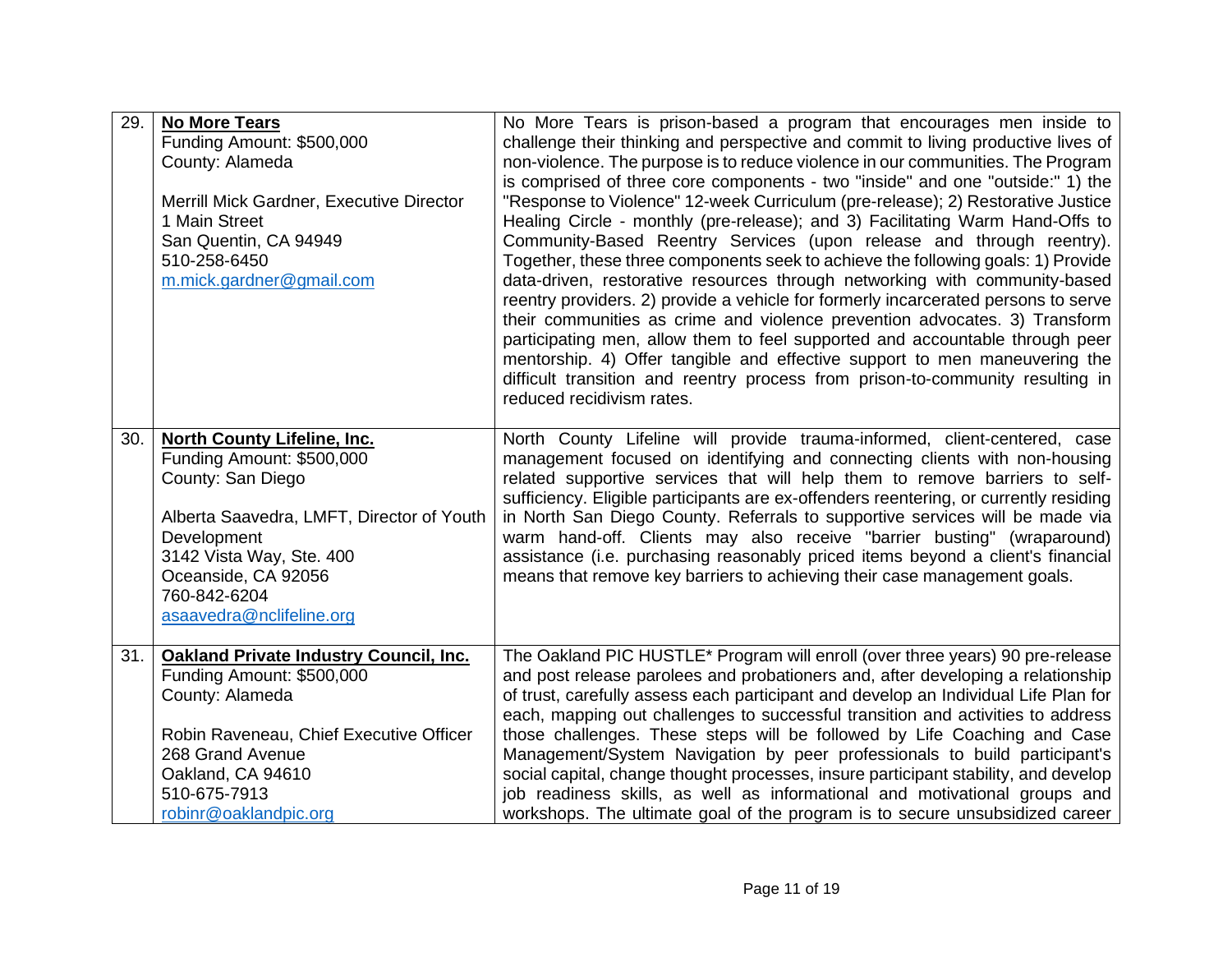|     |                                                                                                                                 | pathway employment for participants, with long term job retention, as a<br>culmination of successful transition back to the community and reduction of<br>recidivism from among our enrollees. Our program has extensive support<br>services and incentives to ensure continued engagement. (*Harnessing<br>Understanding and Self Reflection to Liberate My Evolution)                                                                                                                |
|-----|---------------------------------------------------------------------------------------------------------------------------------|----------------------------------------------------------------------------------------------------------------------------------------------------------------------------------------------------------------------------------------------------------------------------------------------------------------------------------------------------------------------------------------------------------------------------------------------------------------------------------------|
| 32. | <b>Playa Vista Job Opportunities and</b><br><b>Business Services</b><br>Funding Amount: \$500,000<br><b>County: Los Angeles</b> | PVJOBS' Construction Apprenticeship Mentoring Program (CAMP) is a network<br>of construction industry professionals, employers, and mentors aimed to support<br>the retention and completion of registered apprenticeship programs for ex-felons.<br>A key component of CAMP is providing mentoring services to 80 mentees (40 per<br>year). CAMP will also enroll 40 joumey-level construction mentors to provide the                                                                 |
|     | Mary Taylor, Director of Reentry Programs<br>4112 S. Main Street<br>Los Angeles, CA 90037<br>323-497-5179<br>mtaylor@pvjobs.org | mentees with the industry knowledge and emotional support needed to persevere<br>through the apprenticeship process. Mentees and mentors will commit to<br>participating in monthly mentoring activities, trainings, and workshops all focused<br>on career progression. The program will also help eliminate some of the financial<br>barriers that often plague ex-felons in this profession by providing supportive<br>services to purchase tools, transportation, union fees, etc. |
| 33. | <b>Plumas Crisis Intervention and</b><br><b>Resource</b><br>Funding Amount: \$165,622<br>County: Plumas                         | To provide intensive case management and array of supportive services to<br>transitioning PCSR and parolee program participants through the Warm Hand-<br>Off Project.                                                                                                                                                                                                                                                                                                                 |
|     | Johanna A. Downey, Executive Director<br>591 W. Main Street<br>Quincy, CA 95971<br>530-283-5515<br>jadowney@pcirc.com           |                                                                                                                                                                                                                                                                                                                                                                                                                                                                                        |
| 34. | <b>Project HEART, Inc.</b><br>Funding Amount: \$498,958<br>County: Nevada<br>Carol Viola, President                             | Project H.E.A.R.T (Holding Excellence Above Relapse Team) will provide a team<br>of five Peer Mentors to enter Wayne Brown Correctional Facility (WGCF) to<br>deliver mentoring and case management to 49 Program Participants. The team<br>will also provide warm hand offs to SUD and other service providers upon release<br>and other support services including emergency housing assistance. Using a                                                                             |
|     | 18846 Lodestone Court<br>Penn Valley, CA 95946                                                                                  | three-pronged approach, this Program provides the following: 1) Pre-Release<br>Services - Four months prior to release from custody, five Peer Mentors will enter                                                                                                                                                                                                                                                                                                                      |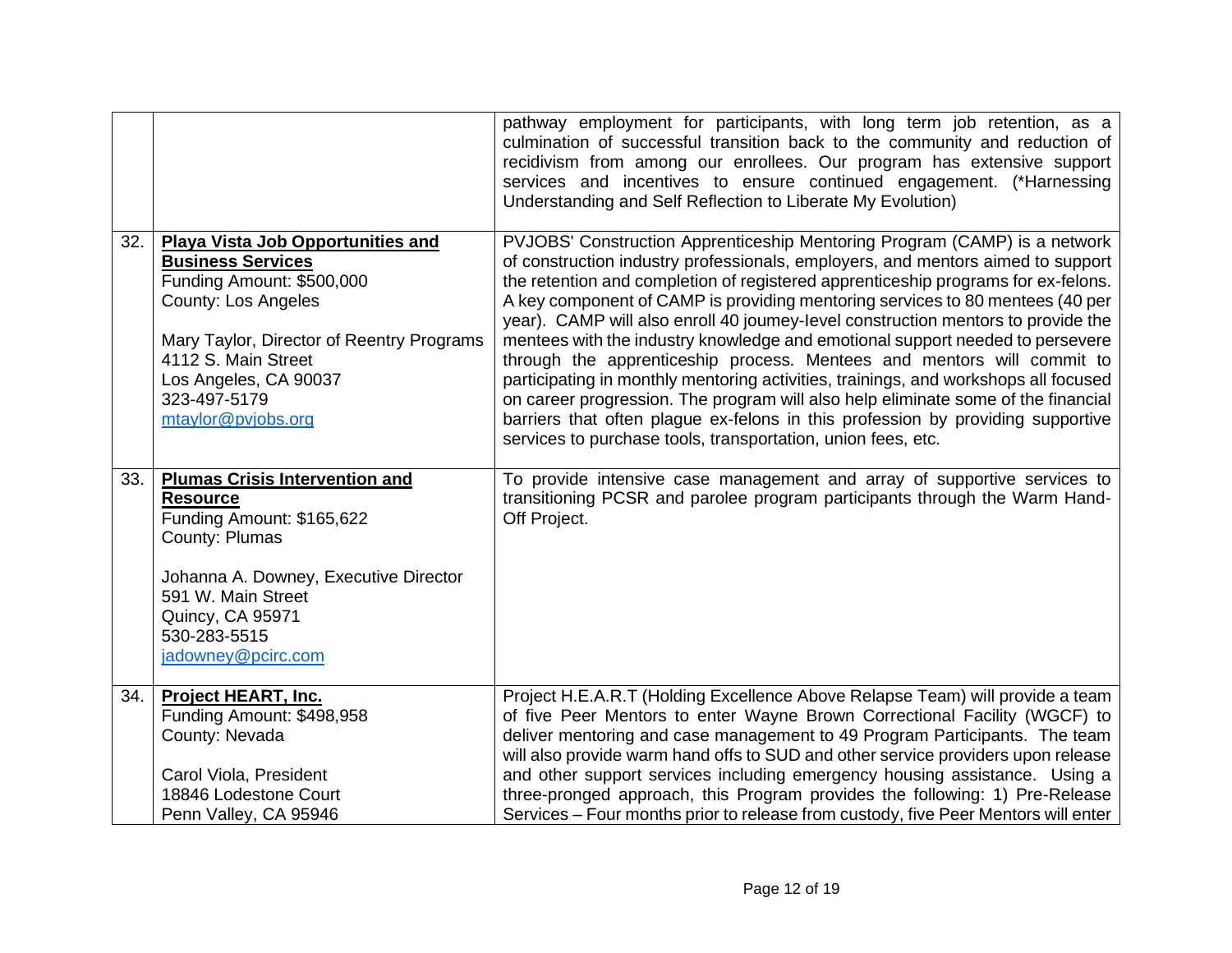|     | 530-362-0138<br>phcarol2014@gmail.com                                                                                                                                                                                                 | WBCF and meet regularly with Program Participants. Each Peer Mentor will carry<br>a case load of 10 Participants; 2) During Release - The same Peer Mentor will<br>meet each participant at the gate to ensure successful connection to needed<br>services; and 3) Post-Release Services continue until Program Participant has<br>achieved stability, including safe housing, employment, family reunification, etc.,<br>and often times the Peer Mentor remains in the Program Participant's life for an<br>indefinite amount of time.                                                                                                                                                                                                                                                                                                                                                                                                                                                                                                                                                              |
|-----|---------------------------------------------------------------------------------------------------------------------------------------------------------------------------------------------------------------------------------------|-------------------------------------------------------------------------------------------------------------------------------------------------------------------------------------------------------------------------------------------------------------------------------------------------------------------------------------------------------------------------------------------------------------------------------------------------------------------------------------------------------------------------------------------------------------------------------------------------------------------------------------------------------------------------------------------------------------------------------------------------------------------------------------------------------------------------------------------------------------------------------------------------------------------------------------------------------------------------------------------------------------------------------------------------------------------------------------------------------|
| 35. | <b>Root and Rebound</b><br>Funding Amount: \$500,000<br>County: Alameda<br>Sonja Tonnesen, Deputy Director<br>1730 Franklin Street, Suite 300<br>Oakland, CA 94612<br>510-279-4662<br>stonnesen@rootandrebound.org                    | Root & Rebound proposes to hire Warm Handoff Reentry Attorney who will be<br>develop responsive and proactive strategies to support the success of individuals<br>with complex and/or urgent reentry legal needs who are reentering their<br>communities following incarceration in California State Prisons. In addition to<br>carrying a caseload of high-needs cases drawn from our current client base and<br>referral streams-including our statewide Reentry Legal Hotline through which<br>regularly reach the target population prior to their release-the Warm Handoff<br>Reentry Attorney will collaborate with our existing staff in Oakland, Los Angeles,<br>San Bernardino, Fresno, and the tribal regions of Northern California: supporting<br>them in providing enhanced services to their existing caseloads. Lastly, the Warm<br>Handoff Reentry Attorney will deliver trainings for service providers already<br>serving the target population on best practices in supporting this population in<br>navigating the legal barriers resulting from their prior justice involvement. |
| 36. | <b>San Diego Second Chance</b><br>Funding Amount: \$500,000<br>County: San Diego<br>Deb Furlong, Director of Program<br>Operations<br>6145 Imperial Avenue<br>San Diego, CA 92114<br>619-839-0959<br>dfurlong@secondchanceprogram.org | Second Chance San Diego proposes to provide Warm Hand-Off Reentry<br>Services in San Diego County, to inmates transitioning out of the California<br>Department of Corrections and Rehabilitation's (CDCR). San Diego Second<br>Chance Reentry Success program is focused on supporting Reentry participants<br>to navigate the reentry process. We understand there are multiple barriers that<br>those going through reentry face. Second Chance program will work with<br>individuals prior to release in the community to develop a transition plan. The<br>plans will be developed using motivational interviewing case management to<br>identify the goals and needs of the participant. Second Chance proposes to<br>provide the services outlined in the RFP, to include but not be limited to: reach-in<br>services; case management services; housing navigation; transportation; food;<br>Job Readiness training; Educational assistance; employment/vocational services;<br>social services; behavioral health referrals; transitional services and system                                |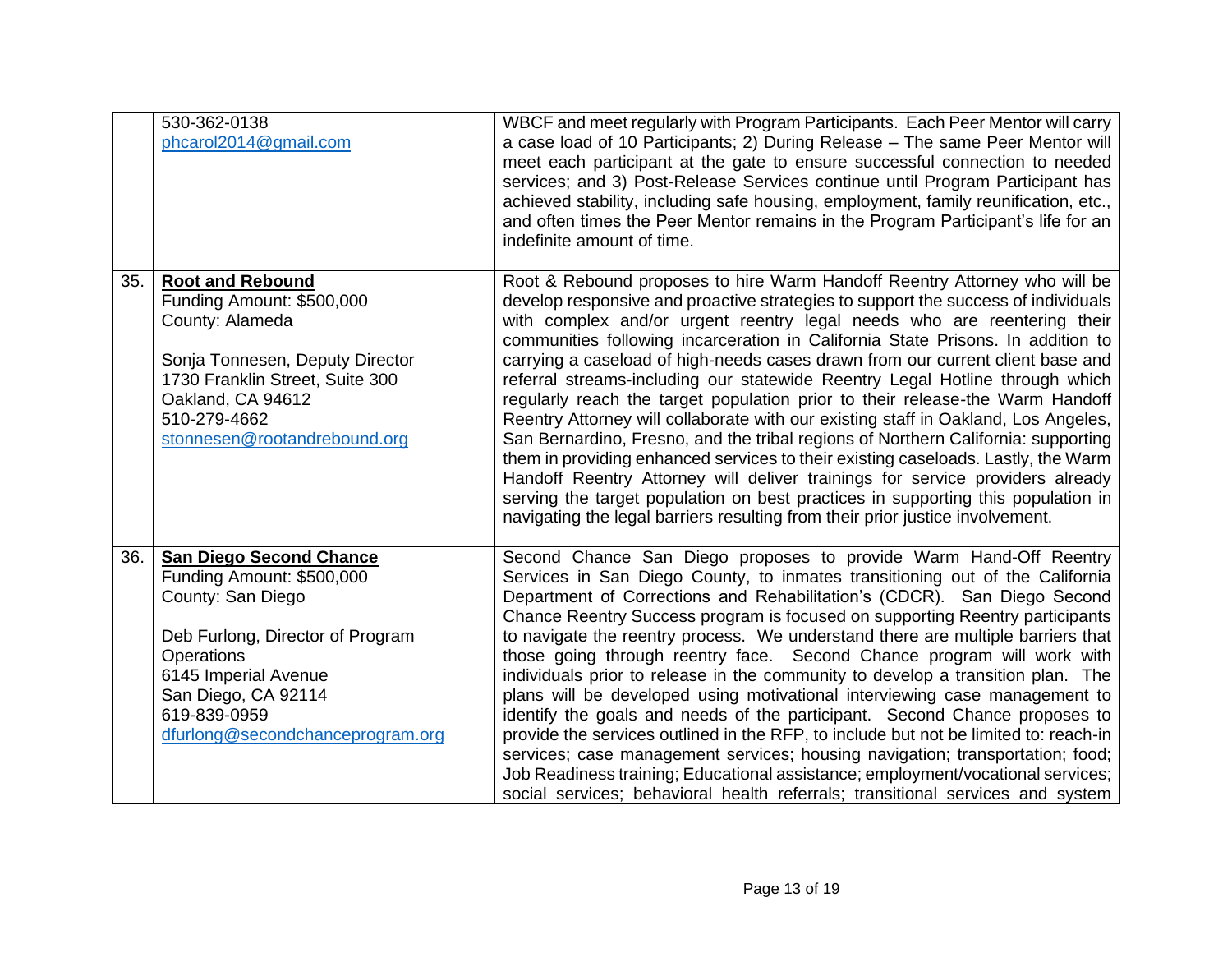|     |                                                                                                                                                                                                                                                   | navigation. Our ultimate goal is to help those we serve become self-sufficient and<br>crime free.                                                                                                                                                                                                                                                                                                                                                                                                                                                                                                                                                                                                                                                                                                                                                                                                                                                                                                                                                                                                                                                                                                                                                                                                                               |
|-----|---------------------------------------------------------------------------------------------------------------------------------------------------------------------------------------------------------------------------------------------------|---------------------------------------------------------------------------------------------------------------------------------------------------------------------------------------------------------------------------------------------------------------------------------------------------------------------------------------------------------------------------------------------------------------------------------------------------------------------------------------------------------------------------------------------------------------------------------------------------------------------------------------------------------------------------------------------------------------------------------------------------------------------------------------------------------------------------------------------------------------------------------------------------------------------------------------------------------------------------------------------------------------------------------------------------------------------------------------------------------------------------------------------------------------------------------------------------------------------------------------------------------------------------------------------------------------------------------|
| 37. | <b>San Francisco Public Health</b><br><b>Foundation</b><br>Funding Amount: \$499,966<br>County: San Francisco<br>Anna Steiner, Program manager<br>1 Hallidie Plaza, Suite 808<br>San Francisco, CA 94102<br>415-502-2441<br>anna.steiner@ucsf.edu | The Transitions Clinic Network (TCN), a program of the San Francisco Public<br>Health Foundation since 2006, created a primary care based model of care that<br>aims to improve health and reentry outcomes among chronically-ill individuals<br>returning to the community from prison. The program also strives to address the<br>lack of engagement and representation of these individuals in the health care<br>system. To date, 19 independent primary care systems throughout California<br>have implemented this program.<br>This funding for warm handoff reentry services will allow TCN to: 1) improve<br>continuity of care for individuals with chronic medical conditions leaving CDCR by<br>facilitating connections to community health systems; 2) improve engagement in<br>community primary care services for chronically ill individuals leaving prison and<br>3) reduce barriers to engagement in patient-centered primary care services for<br>chronically-ill patients returning to San Francisco.                                                                                                                                                                                                                                                                                                       |
| 38. | <b>Santa Cruz Barrios Unidos</b><br>Funding Amount: \$465,960<br>County: Santa Cruz<br>Carol Saffen, MAA Coordinator/Office<br>Manager/HR<br>1817 Soquel Ave<br>Santa Cruz, CA 95062<br>831-457-8208<br>carol.scbu@gmail.com                      | While we cannot control all the factors that lead to incarceration and those who<br>make their way deeper into the justice system, we can control and change the<br>way we provide Re-Entry services, especially to this specific population. No single<br>reform strategy can alter the current policy and trends within our juvenile/adult<br>justice systems. By focusing on things that we can change and improve with<br>regards to culturally relevant Re-Entry program services, then we can make a<br>large difference in the outcomes focusing on effective programming and divert<br>their exit from locked facilities in ways that makes programming relevant,<br>meaningful and successful.<br>The goal of the Barrios Unidos is to transform the most impoverished and<br>disenfranchised sectors of society-our incarcerated sisters and brothers. This<br>target population is plagued by poverty, violence and I abuse. The BU Model<br>draws from and expands upon the multiple strategies and activities that have<br>been developed over the years by Barrios Unidos staff, which are guided by<br>mentoring, cultural, spiritual, and non-violent principles, to promote social justice,<br>economic equity, civic leadership, democratic participation, community<br>development, self-reliance and peace. |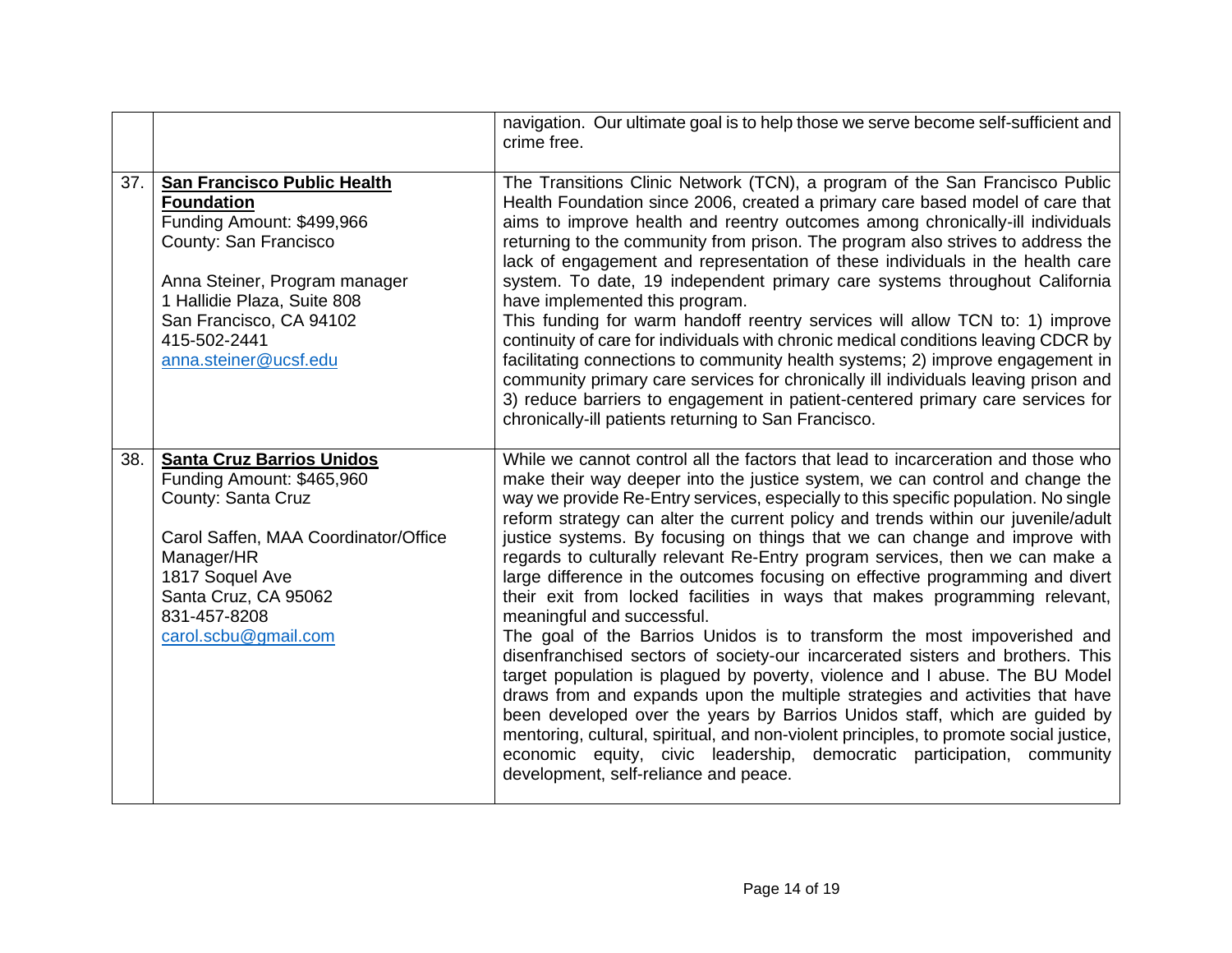| 39. | <b>Self-Awareness and Recovery</b><br>Funding Amount: \$470,067<br>County: Sacramento<br>Daniel Silva, Project Director<br>4625 44th Street, Rm 22<br>Sacramento, CA 95820<br>916-490-6398<br>dsilva@selfawarenessrecovery.org | Self Awareness and Recovery (SAR) will provide services and assistance to any<br>and all state ex-incarcerated individuals coming home. The goal being to provide<br>a more welcoming comfort zone to help the ex-incarcerated find solutions to the<br>challenges that we know people are facing currently in society. SAR will commit<br>to a hands-on approach to meet the needs of our clients/brothers and sisters. We<br>will provide resources in job opportunities and development, education,<br>assistance, and trauma informed workshops for those in need of self work and<br>introspection.                                                                                                                                                                                                                                                                                                                                                                                                                                                                                                                                                                                |
|-----|--------------------------------------------------------------------------------------------------------------------------------------------------------------------------------------------------------------------------------|-----------------------------------------------------------------------------------------------------------------------------------------------------------------------------------------------------------------------------------------------------------------------------------------------------------------------------------------------------------------------------------------------------------------------------------------------------------------------------------------------------------------------------------------------------------------------------------------------------------------------------------------------------------------------------------------------------------------------------------------------------------------------------------------------------------------------------------------------------------------------------------------------------------------------------------------------------------------------------------------------------------------------------------------------------------------------------------------------------------------------------------------------------------------------------------------|
| 40. | Sister to Sister 2, Inc.<br>Funding Amount: \$496,134<br>County: Alameda<br>Melissa Hellums, Executive Director<br>2363 A San Pablo Avenue<br>Oakland, CA 94612<br>510-518-8592<br>melissa@serenityhouseoakland.org            | The Sisters 2 Reentry Program is designed to promote successful reintegration<br>into society and reduce recidivism for 228 women formerly incarcerated with the<br>state prison. Participants will have the option of enrolling in one or more of our 3<br>key programs:<br>The Sisters 2 Wellness Navigation Program, a 12-month program<br>$\bullet$<br>which provides Housing Assistance, Case-Management, Counseling,<br>Health & Wellness Services, Education & Job Skills, and Family<br><b>Restoration/Reunification Services.</b><br>The Serenity Life Social Enterprise, a 6-month program which will offer<br>$\bullet$<br>entrepreneurial/job skills for formerly incarcerated women through<br>planting, developing, manufacturing, and marketing a plant-based<br>Health & Wellness Product Line.<br>The Serenity House Residential Health & Wellness Program, a 2-year<br>program which provides housing and wrap-around services for<br>participants requesting recovery services in a sober living<br>environment. Serenity House follows a housing first approach in the<br>sense that it does not discharge clients who experience a relapse of<br>drug/alcohol use. |
| 41. | <b>Soledad Enrichment Action, Inc.</b><br>Funding Amount: \$500,000<br><b>County: Los Angeles</b><br>Ben Owens, Program Coordinator<br>222 North Virgil Avenue                                                                 | SEA, Inc. will provide adults, who are returning to society after incarceration, with<br>a program where they will receive linkage to resources while helping rebuild their<br>communities. The resources provided include but are not limited to services of<br>employment, education, housing, and food. Further, clients will be assigned<br>different projects that will service and better their new communities. The                                                                                                                                                                                                                                                                                                                                                                                                                                                                                                                                                                                                                                                                                                                                                              |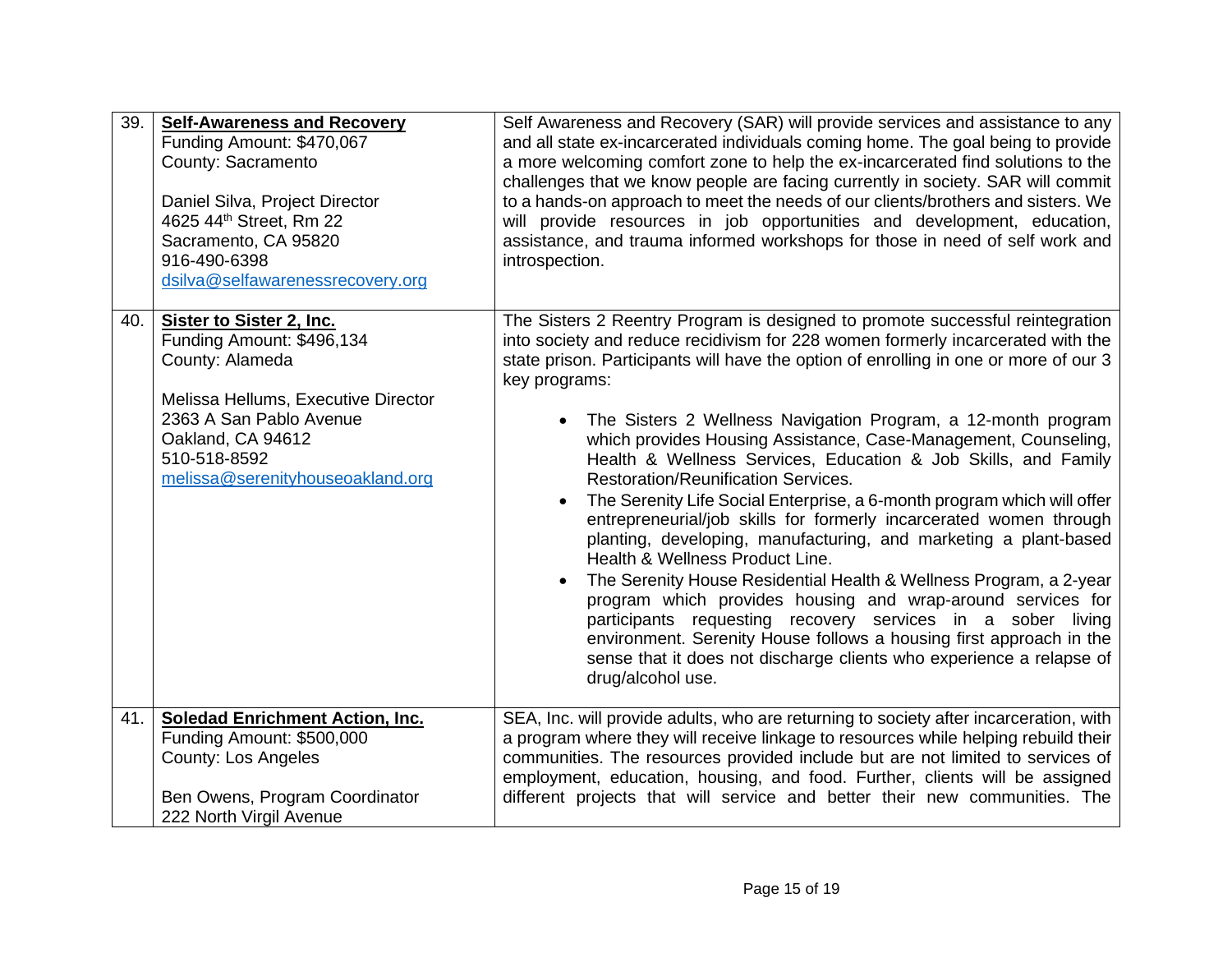|     | Los Angeles, CA 90004<br>213-910-1252<br>bowens@seaprograms.org                                                                                                                                                               | restorative justice component will allow clients to reconnect to their communities<br>and the people who now live there.                                                                                                                                                                                                                                                                                                                                                                                                                                                                                                                                                                                                                                                                                                                                                                 |
|-----|-------------------------------------------------------------------------------------------------------------------------------------------------------------------------------------------------------------------------------|------------------------------------------------------------------------------------------------------------------------------------------------------------------------------------------------------------------------------------------------------------------------------------------------------------------------------------------------------------------------------------------------------------------------------------------------------------------------------------------------------------------------------------------------------------------------------------------------------------------------------------------------------------------------------------------------------------------------------------------------------------------------------------------------------------------------------------------------------------------------------------------|
| 42. | The Actors' Gang<br>Funding Amount: \$500,000<br>County: Los Angeles<br>Kathryn Carner, Director of Operations<br>9070 Venice Boulevard<br>Culver City, CA 90232<br>310-838-4263<br>kathryn@theactorsgang.com                 | The Actors' Gang (TAG) theatre company envisions the formerly justice involved<br>community as the leaders of TAG Prison Project. By positioning an individual with<br>lived experience at the helm of rebuilding a support network with TAG Alumni<br>Advocacy Project, we create an effective strategy to not only foster the individual<br>but also expand community-led support systems starting from a pre-release<br>program, TAG Prison Project, to reentry programming with TAG Reentry Project.<br>An increased number of teaching artist workshops and on-the-job-training will<br>provide an avenue for upward mobility to our formerly incarcerated participants<br>creating a platform with meaningful and long-term employment as an Alumni<br>Teaching Artist, which fosters organic peer-to-peer mentoring and ensures<br>access to ongoing core/soft skill development. |
| 43. | <b>The AMAAD Institute</b><br>Funding Amount: \$500,000<br><b>County: Los Angeles</b><br>Carl Highshaw, CEO/Executive Director<br>10221 S. Compton Ave., Suite 105<br>Los Angeles, CA 90002<br>323-569-1610<br>carl@amaad.org | The AMAAD Institute is a comprehensive and culturally relevant peer-based<br>organization based in South L.A. that is proposing to implement the Reclaiming<br>Innocence Project which includes Cognitive Behavioral Therapy (CBT) as an<br>important component of individual and group counseling sessions with a licensed<br>therapist and Motivational Interviewing (MI) components with a peer navigation<br>specialist. The project will provide reentry participants with important tools to<br>address traumatic experiences as well as resources to help manage stress<br>derived from reacclimating into the community. A cornerstone of the effort<br>includes peer-to-peer mentoring and leadership development opportunities.                                                                                                                                                |
| 44. | <b>The Catalyst Foundation</b><br>Funding Amount: \$500,000<br><b>County: Los Angeles</b><br>David Mashore, CEO<br>547 West Lancaster Blvd.<br>Lancaster, CA 93534<br>661-948-8559<br>davem@gnet.com                          | The Catalyst Foundation Supportive Services Reentry Program seeks to connect<br>formerly incarcerated people in the Antelope Valley region experiencing and/or<br>who are at-risk of homelessness, using an Intensive Case Management Model,<br>to necessary services.                                                                                                                                                                                                                                                                                                                                                                                                                                                                                                                                                                                                                   |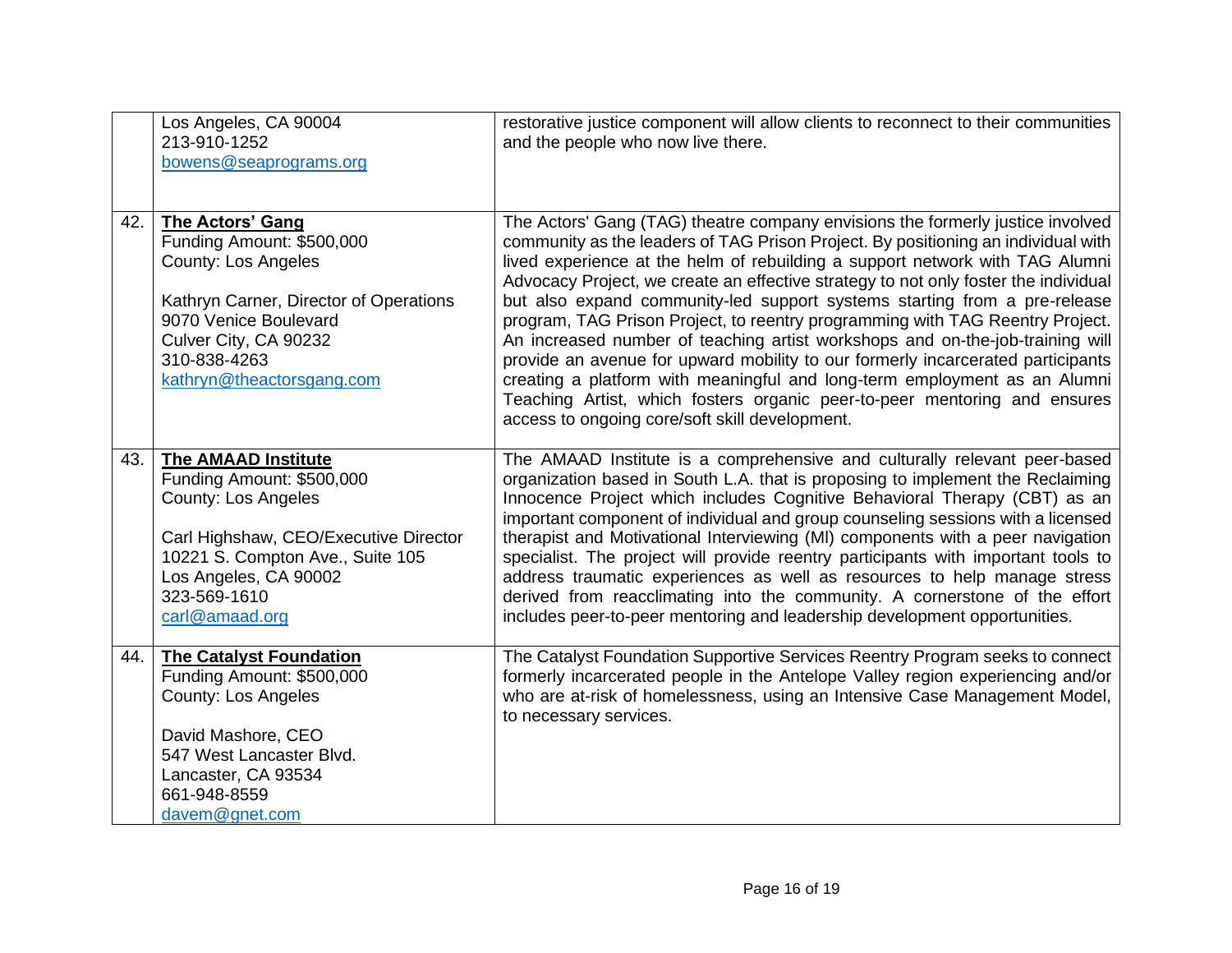| 45. | <b>The Reintegration Academy</b><br>Funding Amount: \$257,400<br>County: San Bernardino<br>Renford Reese, Ph.D., Program Director<br>621 W. Covina Blvd.<br>San Dimas, CA 91773<br>909-524-7750<br>rrreese@cpp.edu                                       | The Reintegration Academy collaborate with the Division of Adult Parole<br>Operations to screen and select three cohorts of 40 former "lifer" parolees to<br>Pitzer College to immerse them in Academic, Career Development, and Life Skills<br>training for 8 weeks. Participants will come to Pitzer College one day per week<br>from 5:00-9:30 p.m. for the 8 weeks. Participants will be enrolled in a community<br>college during the sixth week of this program. The program will host a job fair with<br>20 employers during the 8th week of the program.                                                                                                                                                                                                                                                                                                                                                                                                                                                                                                                                                                                                      |
|-----|----------------------------------------------------------------------------------------------------------------------------------------------------------------------------------------------------------------------------------------------------------|-----------------------------------------------------------------------------------------------------------------------------------------------------------------------------------------------------------------------------------------------------------------------------------------------------------------------------------------------------------------------------------------------------------------------------------------------------------------------------------------------------------------------------------------------------------------------------------------------------------------------------------------------------------------------------------------------------------------------------------------------------------------------------------------------------------------------------------------------------------------------------------------------------------------------------------------------------------------------------------------------------------------------------------------------------------------------------------------------------------------------------------------------------------------------|
| 46. | The Urban Association of Forestry and<br><b>Fire Professionals</b><br>Funding Amount: 499,995<br><b>County: Los Angeles</b><br><b>Brandon Smith, Director</b><br>1085 N Raymond Ave.<br>Pasadena, CA 91103<br>626-820-8479<br>Brandon@ForestryFireRP.org | The Forestry and Fire Recruitment Program is a project where people currently<br>or formerly incarcerated in California's Conservation Camps, gain the knowledge,<br>resources and tools that are critical to obtaining a gainful employment once<br>released. We assist these individuals in preparing for success post-Camp by<br>providing tangible, and highly qualified, pre-release mentoring and career<br>planning support to expand their employment pathways. Any self-identified<br>person currently or previously incarcerated, in Camp is eligible for FFRP support,<br>whether they aim to become fire/fuel workers or not. FFRP focuses services: (1)<br>onsite at camps (where we work with individuals still incarcerated); and (2) to<br>those released from camp either virtually, or in person.                                                                                                                                                                                                                                                                                                                                                   |
| 47. | <b>Victor Valley Family Resource Center</b><br>Funding Amount: \$500,000<br>County: San Bernardino<br>Sharon Green, CEO<br>16000 Yucca Street<br>Hesperia, CA 92345<br>760-887-1909<br>sgreen@vvfrc.com                                                  | We provide strategic and meaningful engagement with participants and families,<br>in ways to impact safety, treatment, communication, self-sufficiency and health<br>outcome; use our evidence-based intake assessment to conduct personal<br>interviews, develop an Individualized Transition Plan including the participant's<br>vision, domains of need, specific goals, action-based strategies and resources.<br>Our priority is to quickly house people utilizing Housing First Principles, to provide<br>stability; address substance use disorder, and/or serious mental illness. Our goal<br>is to facilitate the transition people from state prison to access the reentry<br>services; provide a warm hand off to community programs. Assist in securing<br>housing and employment opportunities; provide a continuum of medication-<br>assisted therapy options to all inmates based on medical necessity; coordinate<br>with in-custody correctional mental health services staff to release prescriptions,<br>medical clearances and discharge plans; work with the individual upon release to<br>ensure progress through their community reentry plan. |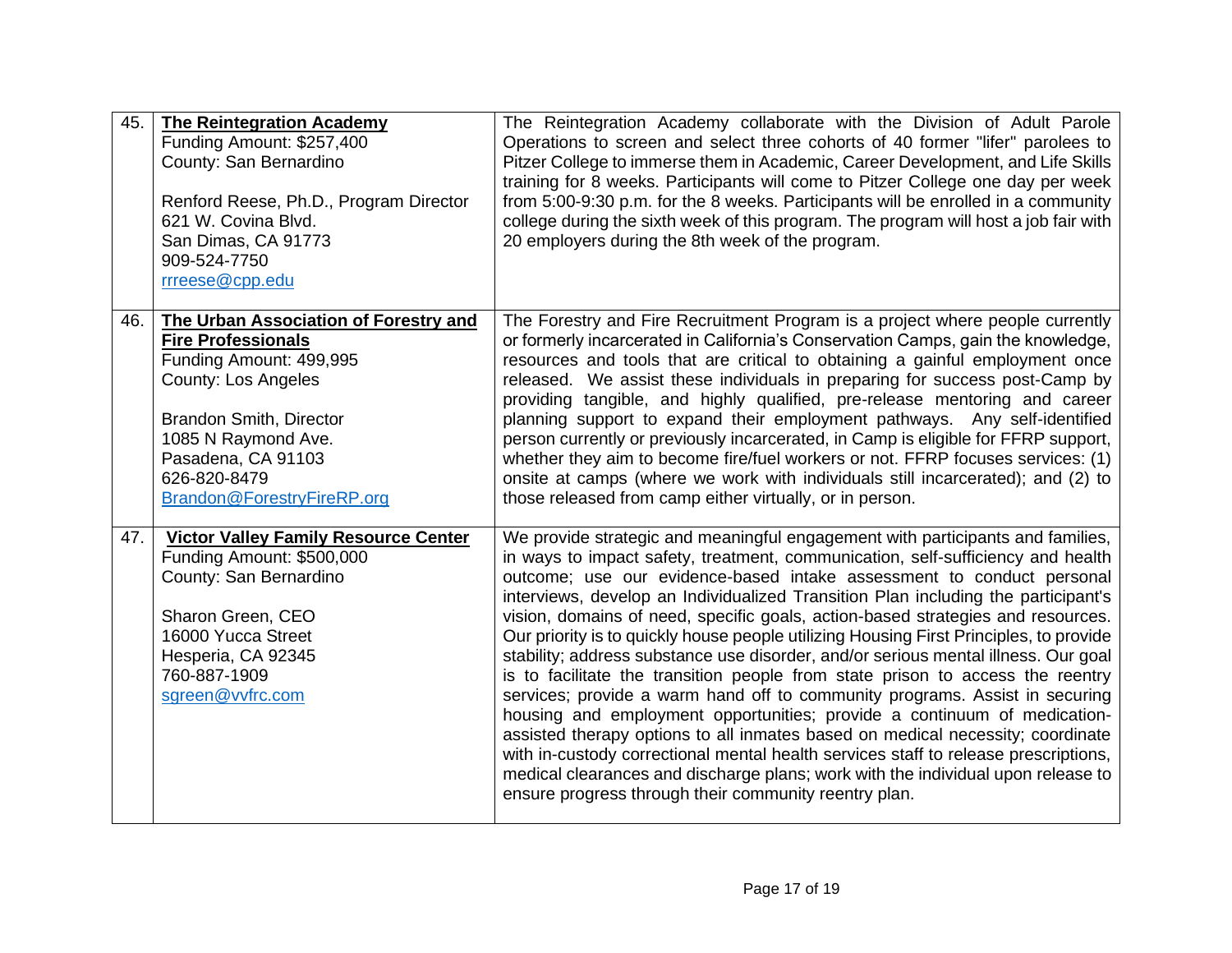| 48. | <b>Volunteers of America of Los Angeles</b><br>(VOALA)<br>Funding Amount: \$500,000<br><b>County: Los Angeles</b><br>Jim Hlawek, Senior Director, Alliance<br>Development<br>3600 Wilshire Blvd., Suite 1500<br>Los Angeles, CA 90010<br>213-500-6682<br>jhlawek@voala.org | The South LA Warm Hand-Off Re-Entry Program will provide jail in-reach,<br>assessment, intensive case management, housing navigation and placement<br>services, community navigation services, employment services, mentoring, and<br>referrals for supportive services, all provided with the goal of connecting<br>individuals who were sentenced to and released from state prison in South LA to<br>permanent housing and the resources they need to successfully reintegrate into<br>their community and avoid recidivism.                                                                                                                                                                                                                                                                                                                                                                                                                                                                                      |
|-----|----------------------------------------------------------------------------------------------------------------------------------------------------------------------------------------------------------------------------------------------------------------------------|----------------------------------------------------------------------------------------------------------------------------------------------------------------------------------------------------------------------------------------------------------------------------------------------------------------------------------------------------------------------------------------------------------------------------------------------------------------------------------------------------------------------------------------------------------------------------------------------------------------------------------------------------------------------------------------------------------------------------------------------------------------------------------------------------------------------------------------------------------------------------------------------------------------------------------------------------------------------------------------------------------------------|
| 49. | <b>WestCare California, Inc.</b><br>Funding Amount: \$500,000<br>County: Fresno<br>Lynn Pimentel, Deputy Administrator<br>1900 N. Gateway Boulevard<br>Fresno, CA 93727<br>559-251-4800, Ext. 2090<br>lynn.pimentel@westcare.com                                           | WestCare California, Inc. (WCCA) understands that the Board of State and<br>Community Corrections is seeking qualified vendors to provide Warm Hand-Off<br>Reentry Services for the Adult Reentry Grant program. WCCA proposes to serve<br>100 clients during the 42 month grant period. Using a Housing First strategy that<br>welcomes any potential clients without precondition, Navigators/Mentors will<br>engage clients, assess needs, and assess barriers and assets related to housing<br>stabilization and successful community reintegration. WCCA will provide short-<br>term case management and linkages to community resources. WCCA has a well-<br>developed performance outcome methodology that will ensure a minimum of 50<br>percent of formerly incarcerated households exit successfully to permanent<br>housing, avoiding entry into the prison system.                                                                                                                                       |
| 50. | <b>Whole Systems Learning</b><br>Funding Amount: \$500,000<br><b>County: Los Angeles</b><br>Eba Laye, President<br>8504 Firestone Blvd.<br>Downey, CA 90241<br>310-710-1822<br>eba@wholesystemslearning.org                                                                | In a community that is home to the greatest number of parolees per capita, there<br>is a virtual absence of services for male parolees who do not have substance<br>abuse issues. It is a place where parolees have the greatest risk of homelessness<br>and are most likely to recidivate. TRIBE brings culturally competent trauma<br>informed targeted services for employment, education, entrepreneurship, trauma<br>therapy, life skills, and case management as well as warm-hand off referrals for<br>all other services. It partners directly with the Department of Parole Operations,<br>Southern Region and is able to outreach to more than 400 parolees each month<br>as they attend mandatory meetings in the community. It directly provides services<br>through partnerships with at least 10 other service providers including mental and<br>physical health and Masters Vocational School which has a 100% placement rate<br>for re-entry persons, and can provide training in a range of trades. |